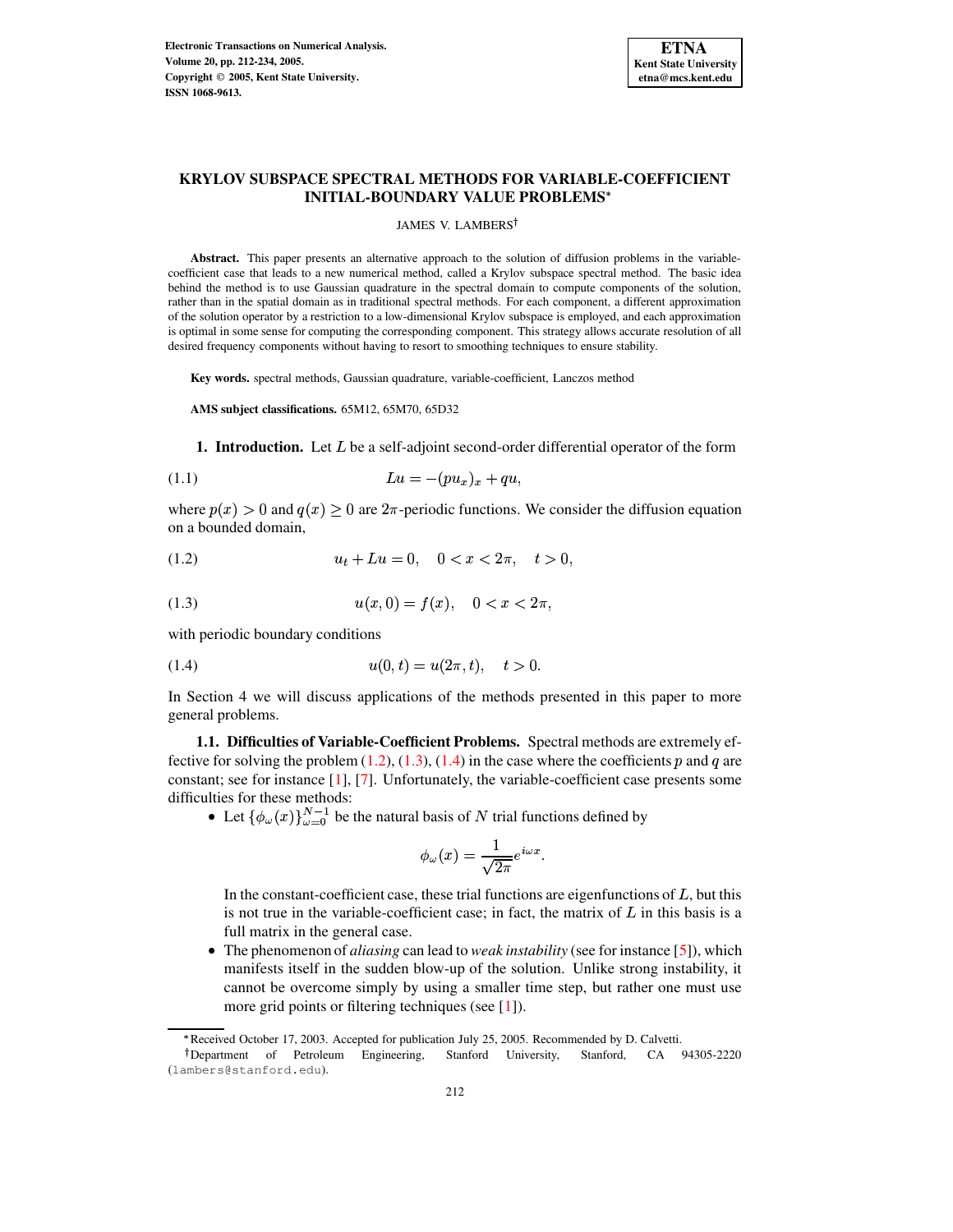As a result, substantially more computational effort must be expended for less information than in the constant-coefficient case. As variable-coefficient problems can be viewed as perturbations of their constant-coefficient counterparts, it should be possible to develop numerical methods that exploit this useful perspective.

**1.2. Proposed Approach.** Traditional Galerkin methods seek a solution in the space of trial functions that satisfies the PDE  $(1.2)$  in an average sense. In this paper we will instead compute an approximate solution  $\tilde{u}(x, t)$  of the form

$$
\tilde{u}(x,t)=\sum_{\omega=1}^N\hat{u}_{\omega}(t)\phi_{\omega}(x)
$$

where  $\{\phi_{\omega}\}_{\omega=1}^N$  is an orthonormal set of trial functions. For each  $t > 0$ , the coefficients  $\{\hat{u}_{\omega}(t)\}_{\omega=1}^{N}$  are approximations of the coefficients of the exact solution  $u(x,t) = e^{-Lt}f(x)$ in the basis  $\{\phi_\omega\}$ . Specifically,

$$
\hat{u}_\omega(t) = \langle \phi_\omega, \tilde{u}(\cdot, t) \rangle \approx \langle \phi_\omega, \exp[-Lt] f \rangle
$$

where the inner product  $\langle \cdot, \cdot \rangle$  is defined by

$$
\langle f,g\rangle=\int_0^{2\pi}\overline{f(x)}g(x)\,dx
$$

and the solution operator  $\exp[-Lt]$  is approximated using Krylov subspaces of L. This approach, in and of itself, is not new; for example, Hochbruck and Lubich have developed a method for approximating  $\exp[-At]v$ , for a given vector v and Hermitian positive definite matrix  $A$ , using a Krylov subspace

(1.5) 
$$
\mathcal{K}(A, \mathbf{v}, m) = \text{span}\{\mathbf{v}, A\mathbf{v}, A^2\mathbf{v}, \dots, A^{m-1}\mathbf{v}\}
$$

for some choice of  $m$ . However, this approach is most accurate when the eigenvalues of  $A$ are clustered, which is not the case for a matrix that represents a discretization of  $L$ . For such stiff systems, one must take care to choose  $m$  sufficiently large, or  $t$  sufficiently small, in order to obtain sufficient accuracy (see [\[8\]](#page-21-3) for details).

Our approach is to use a different approximation for each component  $\hat{u}_{\omega}(t)$ . By writing

$$
\langle \phi_\omega, e^{-Lt} f \rangle = \frac{1}{4 \delta} \left[ \langle \phi_\omega + \delta f, e^{-Lt} (\phi_\omega + \delta f) \rangle - \langle \phi_\omega - \delta f, e^{-Lt} (\phi_\omega - \delta f) \rangle \right],
$$

for some nonzero constant  $\delta$ , we can reduce the problem of approximating  $\langle \phi_\omega, e^{-Lt} f \rangle$  to that of approximating quadratic forms

$$
\langle v_\omega, e^{-Lt}v_\omega\rangle
$$

where  $v_{\omega} = \phi_{\omega} \pm \delta f$ . Each such quadratic form is computed using the Krylov subspace  $\mathcal{K}(L, v_\omega, n)$  for some n. In this way, each frequency component of  $\tilde{u}(x, t)$  can be computed independently, using an approximation that is, in some sense, optimal for that component; we will elaborate on this statement in Section [3.](#page-10-0) Furthermore, as we will see in Section [2,](#page-1-0) high-order temporal accuracy can be obtained using only low-dimensional Krylov subspaces.

<span id="page-1-0"></span>**2. Krylov Subspace Spectral Methods.** In this section we describe Krylov subspace spectral methods and prove results concerning their convergence.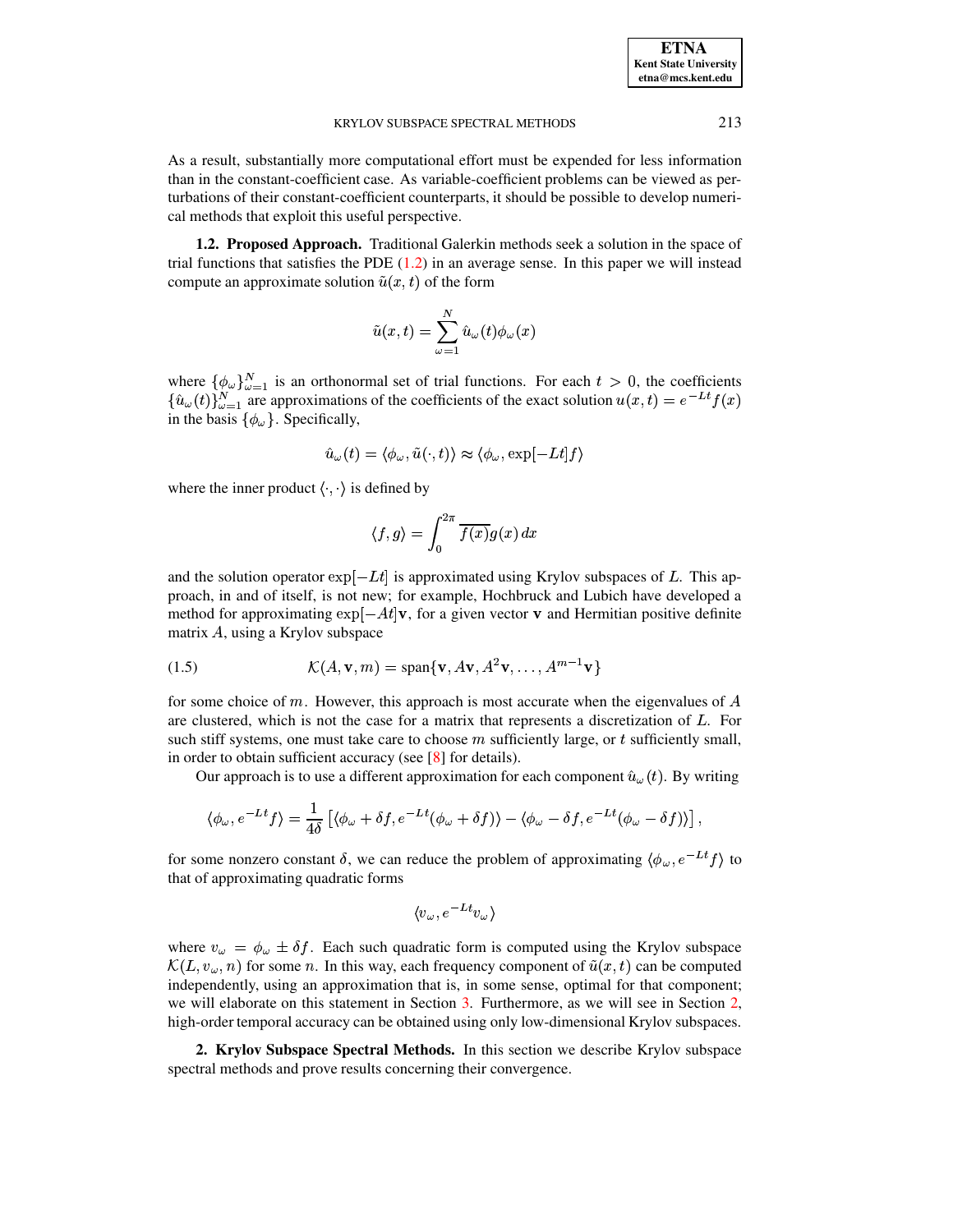**2.1. Elements of Functions of Matrices.** We first discussthe approximation of quadratic forms

$$
\langle u, f(L)u \rangle
$$

where, in our application,  $f(\lambda) = \exp[-\lambda t]$  for some  $t > 0$ . We first discretize the operator  $L$  on a uniform grid

<span id="page-2-2"></span>(2.1) 
$$
x_j = jh, \quad j = 0, 1, ..., N-1, \quad h = \frac{2\pi}{N},
$$

where N is the number of gridpoints. On this grid, L is represented by an  $N \times N$  symmetric positive definite matrix  $L<sub>N</sub>$  defined by

<span id="page-2-5"></span>
$$
(2.2) \quad S_N(t) = \exp[-L_N t], \quad [L_N]_{jk} = -p(jh)[D_N^2]_{jk} - p'(jh)[D_N]_{jk} + q(jh),
$$

where  $D_N$  is a discrete differentiation operator defined on the space of grid functions. The function  $u$  is represented by an  $N$ -vector

$$
\mathbf{u}_N = \left[ \begin{array}{ccc} u(x_0) & \cdots & u(x_{N-1}) \end{array} \right]^T.
$$

We denote the eigenvalues of  $L<sub>N</sub>$  by

<span id="page-2-1"></span>
$$
b = \lambda_1 \geq \lambda_2 \geq \cdots \geq \lambda_N = a > 0
$$

and the corresponding eigenvectors by  $\mathbf{q}_1, \dots, \mathbf{q}_N$ . We can compute the quantity

$$
\mathbf{u}_N^T f(L_N) \mathbf{u}_N
$$

using a Gaussian quadrature rule to evaluate the Riemann-Stieltjes integral

<span id="page-2-0"></span>(2.4) 
$$
I[f] = \int_{a}^{b} f(\lambda) d\alpha(\lambda)
$$

where the measure  $\alpha(\lambda)$  is defined by

<span id="page-2-4"></span>(2.5) 
$$
\alpha(\lambda) = \begin{cases} 0 & \lambda < a \\ \sum_{j=i+1}^{N} |\mathbf{u}_{N}^{T} \mathbf{q}_{j}|^{2} & \lambda_{i+1} \leq \lambda < \lambda_{i} \\ \sum_{j=1}^{N} |\mathbf{u}_{N}^{T} \mathbf{q}_{j}|^{2} & b \leq \lambda. \end{cases}
$$

The nodes and weights of the Gaussian quadrature rule can be obtained by applying the symmetric Lanczos algorithm (see [\[3\]](#page-21-4)) to  $L<sub>N</sub>$  with initial vector  $\mathbf{u}<sub>N</sub>$ . After K iterations, we obtain a  $K \times K$  tridiagonal matrix

<span id="page-2-3"></span>
$$
(2.6) \t JK = \begin{bmatrix} \alpha_1 & \beta_1 \\ \beta_1 & \alpha_2 & \beta_2 \\ \vdots & \vdots & \ddots \\ \beta_{K-1} & \alpha_K \end{bmatrix}
$$

whose eigenvalues are the Gaussian quadrature rules for the integral [\(2.4\)](#page-2-0). The weights are the squares of the first components of the eigenvectors of  $J_K$ . With  $f(\lambda) = e^{-\lambda t}$ , Gaussian and the state of the state of the state of the state of the state of the state of the state of the state of the state of the st quadrature yields a lower bound for  $I[f]$  (see [\[15\]](#page-22-0) for details). We can extend  $J_K$  to obtain a tridiagonal matrix  $J_{K+1}$  that has an eigenvalue at  $a$ . The resulting rule is a Gauss-Radau rule, which yields an upper bound for  $I[f]$  (see [\[3\]](#page-21-4)).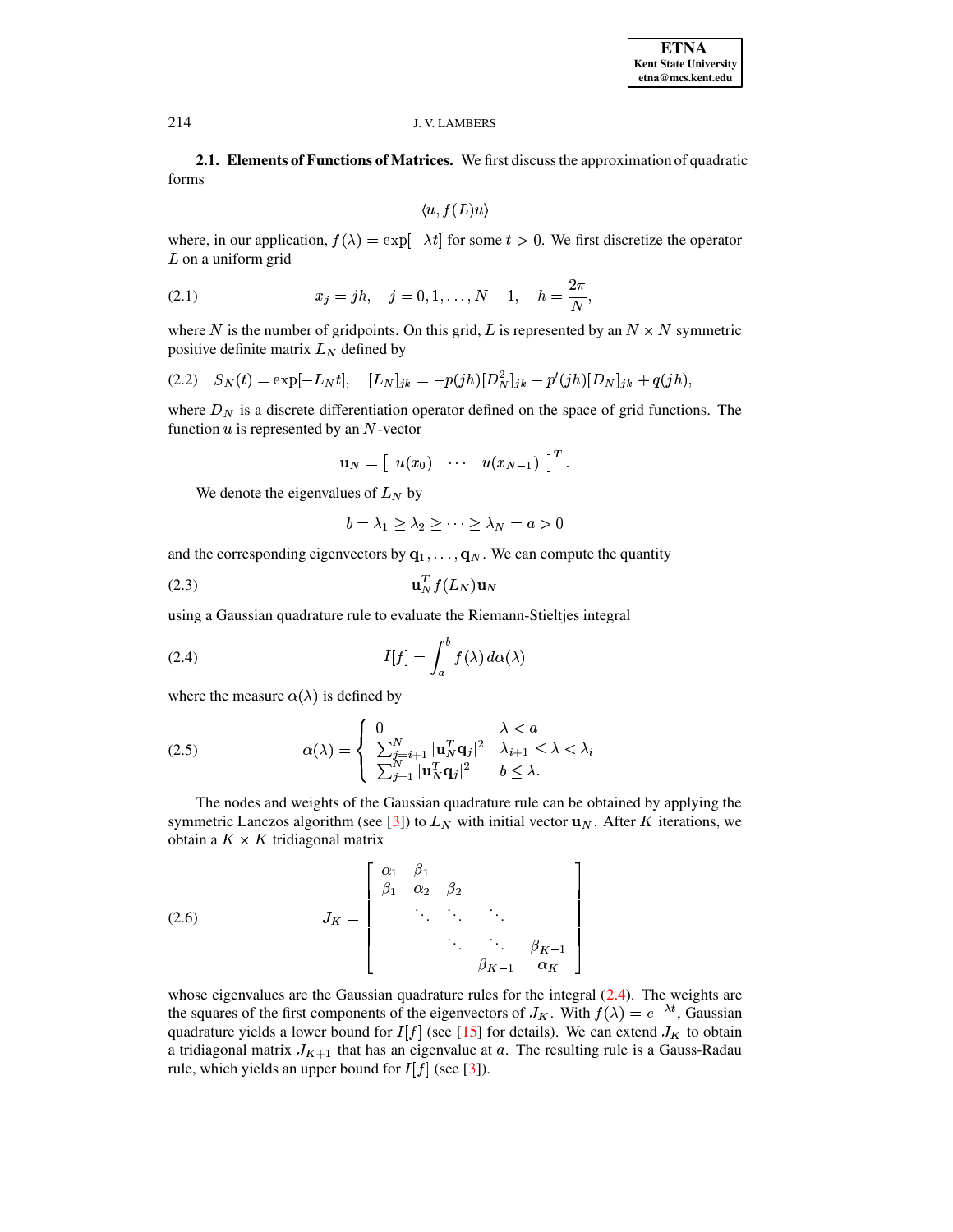| <b>ETNA</b>                  |
|------------------------------|
| <b>Kent State University</b> |
| etna@mcs.kent.edu            |

<span id="page-3-0"></span>**2.2. Algorithm Description.** We now describe an algorithm for solving  $(1.2)$ ,  $(1.3)$ ,  $(1.4)$  using the quadrature rules described above. First, we consider the computation of quadratic forms of the form (2.3), where  $f(\lambda) = \exp[-\lambda t]$  for given t.

For convenience, We denote by  $V_N$  the space of real-valued  $2\pi$ -periodic functions of the form

$$
f(x)=\frac{1}{\sqrt{2\pi}}\sum_{\omega=-N/2+1}^{N/2}e^{i\omega x}\widehat{f}(\omega),\quad 0
$$

and assume that the initial data  $f(x)$  and the coefficients p and q of the operator L belong to  $V_N$ . Furthermore, we associate a grid function  $u_N$  with the function  $u_N(x) \in V_N$  defined by

$$
u_N(x) = \sum_{\omega = -N/2+1}^{N/2-1} \tilde{u}_N(\omega) e^{i\omega x}
$$

where

$$
\tilde{u}_N(\omega) = \frac{h_N}{\sqrt{2\pi}} \sum_{j=0}^{N-1} e^{-i\omega j h_N} [\mathbf{u}_N]_j, \quad h_N = \frac{2\pi}{N}.
$$

If we discretize the operator L by an  $N \times N$  matrix  $L_N$  and compute  $\mathbf{v}_N = L_N \mathbf{u}_N$ , then high-frequency components of  $v_N$  are lost due to aliasing.

We can avoid this loss of information using a finer grid. Given a grid function f defined on an N-point uniform grid of the form (2.1), the grid function  $f_M$ , for  $M > N$ , is defined by interpolating the values of  $f$  on the finer  $M$ -point grid; i.e.,

$$
[\mathbf{f}_M]_j = \frac{1}{\sqrt{2\pi}} \sum_{\omega=-N/2+1}^{N/2-1} e^{i\omega 2\pi j/M} \tilde{f}(\omega), \quad j=0,\ldots,M-1,
$$

where

$$
\tilde{f}(\omega) = \left[\frac{h_N}{\sqrt{2\pi}} \sum_{k=0}^{N-1} e^{-i\omega k h_N} [\mathbf{f}]_k\right].
$$

If  $M \ge 2N$ , and the coefficients of L belong to  $V_N$ , then  $\mathbf{v}_M = L_M \mathbf{u}_M$  retains the highfrequency components of  $Lu<sub>N</sub>$ .

In the following algorithm, we compute bounds on  $\langle u_N, e^{-Lt}u_N \rangle$  using a K-point Gaussian rule and a  $(K + 1)$ -point Gauss-Radau rule. Both quadrature rules are obtained by applying the symmetric Lanczos algorithm to the matrix  $L_{M_K}$  with initial vector  $\mathbf{u}_{M_K}$ , where  $M_K = 2^K N$ . Because the coefficients of L belong to  $V_N$ , we do not need to work with  $L_{M_K}$ explicitly at each iteration; we can instead begin with a  $2N$ -point grid and refine after each iteration.

After K iterations of the Lanczos algorithm, the  $K \times K$  tridiagonal matrix  $J_K$  defined in (2.6) is obtained. The Gaussian quadrature approximation of  $\langle u_N, e^{-Lt}u_N \rangle$  is given by  $\mathbf{u}_N^T \mathbf{u}_N[\exp(-J_K t)]_{11}$ . Then,  $J_K$  is extended to a matrix  $J_{K+1}$  that has an eigenvalue that approximates the smallest eigenvalue of L. For details on the extension of  $J_K$ , see [3]. Finally, the Gauss-Radau approximation of  $\langle u_N, e^{-Lt}u_N \rangle$  is given by  $\mathbf{u}_N^T \mathbf{u}_N[\exp(-J_{K+1}t)]_{11}$ .

We now describe the algorithm in full detail.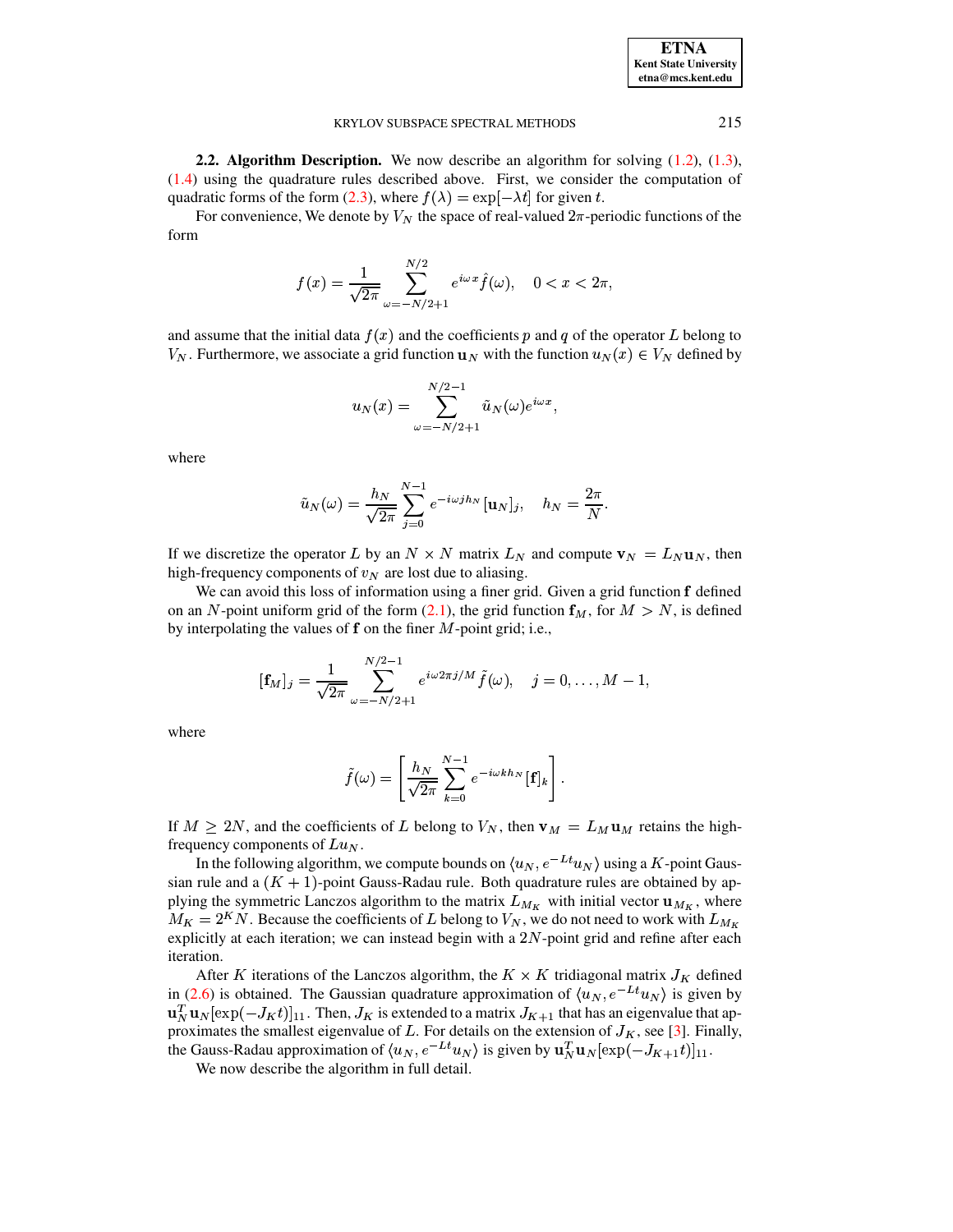**Algorithm 2.1** Given a real-valued grid function  $\mathbf{u}_N$  defined on an N-point uniform grid  $(2.1)$ , a self-adjoint differential operator L of the form  $(1.1)$  and a scalar t, the following algorithm computes bounds  $z_1$  and  $z_2$  on  $\mathbf{u}_{M_K}^T \exp[-L_{M_K} t] \mathbf{u}_{M_K}$ , where K is the number of Gaussian quadrature nodes to be computed and  $M_K = 2^K N$ .

 $\beta_0 = \|\mathbf{u}_N\|_2$  $\begin{array}{l} \mathbf{f}^1_N = \mathbf{u}_N/\beta_0\\ \mathbf{f}^0_N = \mathbf{0} \end{array}$  $\ddot{M} = 2N$ for  $j = 1, \ldots, K$  $\mathbf{h}_M^j = L_M \mathbf{f}_M^j$  $\begin{array}{l} {\bf u}_M - \nu_M {\bf 1}_M \ {\bf v}_j = [{\bf f}_M^j]^T {\bf h}_M^j \ {\bf r}_M^j = {\bf h}_M^j - \alpha_j {\bf f}_M^j - \gamma_{j-1} {\bf f}_M^{j-1} \ {\bf f}_j^j = \|{\bf r}_M^j\|_2 \ {\bf f}_M^{j+1} = {\bf r}_M^j/\beta_j \ M = 2M \end{array}$ 

end

Let  $J_K$  be the  $K \times K$  matrix defined by (2.6)  $z_1 = h\beta_0^2[\exp(-J_Kt)]_{11}$ Let  $a$  be an approximation to the smallest eigenvalue of  $L$ Solve  $(J_K - aI)\delta = \beta_K^2 \mathbf{e}_K$  $\alpha_{K+1} = a + \delta_K$ Let  $J_{K+1}$  be the matrix obtained from  $J_K$  by adding  $\alpha_{K+1}$  to the diagonal,  $\beta_K$  to the superdiagonal and  $\beta_K$  to the subdiagonal  $z_2 = h\beta_0^2[\exp(-J_{K+1}t)]_{11}$ 

The approximation to the smallest eigenvalue of  $L$ , required by the Gauss-Radau rule, can be obtained by applying the symmetric Lanczos algorithm to a discretization of L with<br>initial vector  $\begin{bmatrix} 1 & 1 & \cdots & 1 \end{bmatrix}^T$ . This choice of initial vector is motivated by the fact that,<br>as  $|\omega|$  increases,  $Le^{i\$  $||Lu||/||u||$  is as small as possible, it is a good heuristic to avoid high frequencies.

Now, we can describe an algorithm for computing the approximate solution  $\tilde{u}(x, t)$  of (1.2), (1.3), (1.4) at times  $\Delta t$ ,  $2\Delta t$ , ...,  $n\Delta t = t_{final}$ . At each time step, we compute approximate Fourier components of the solution by using the *polar decomposition* 

<span id="page-4-0"></span>(2.7) 
$$
\mathbf{u}^T f(A) \mathbf{v} = \frac{1}{4} \left[ (\mathbf{u} + \mathbf{v})^T f(A) (\mathbf{u} + \mathbf{v}) - (\mathbf{u} - \mathbf{v})^T f(A) (\mathbf{u} - \mathbf{v}) \right]
$$

to express the Fourier components in terms of quadratic forms, which in turn are approximated using Algorithm 2.1.

To avoid complex arithmetic, we use the grid functions

$$
[\hat{\mathbf{c}}_{\omega}]_j = \frac{1}{\sqrt{\pi}} \cos(\omega j h), \quad j = 0, \dots, N - 1, \quad \omega = 1, \dots, N/2 - 1,
$$
  

$$
[\hat{\mathbf{s}}_{\omega}]_j = \frac{1}{\sqrt{\pi}} \sin(\omega j h), \quad j = 0, \dots, N - 1, \quad \omega = 1, \dots, N/2 - 1,
$$

and

$$
[\hat{\mathbf{e}}_0]_j = \frac{1}{\sqrt{2\pi}}, \quad j = 0, \dots, N-1.
$$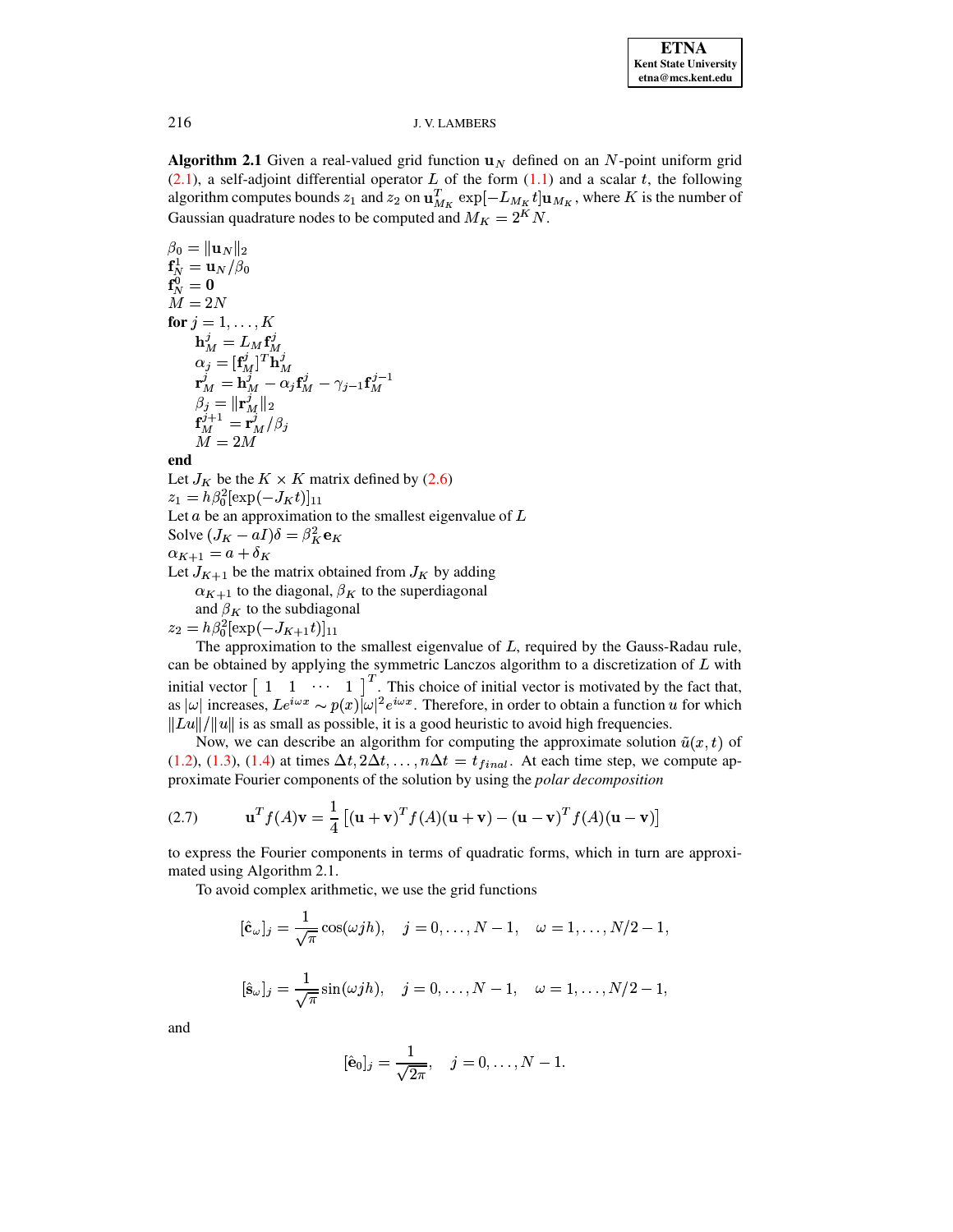217

Also, it will be assumed that all bounds on quantities of the form  $\mathbf{u}^T \exp(-A\Delta t)\mathbf{u}$ , for any matrix  $A$  and vector  $\bf{u}$ , are computed using Algorithm 2.1.

**Algorithm 2.2** Given a grid function  $f_N$  representing the initial data  $f(x)$  on a uniform Npoint grid of the form (2.1), a final time  $t_{final}$  and a timestep  $\Delta t$  such that  $t_{final} = n\Delta t$ for some integer n, the following algorithm computes an approximation  $\tilde{\mathbf{u}}_i^{n+1}$  to the solution  $u(x, t)$  of (1.2), (1.3), (1.4) evaluated at each gridpoint  $x_j = jh$  for  $j = 0, 1, ..., N - 1$  with  $h = 2\pi/N$  and times  $t_n = n\Delta t$  for  $n = 0, 1, \ldots, t_{final}/\Delta t$ .

$$
\tilde{\mathbf{u}}^0 = \mathbf{f}_N
$$
  
for  $n = 0$ ,

 $1, \ldots, t_{final}/\Delta t$  do Choose a nonzero constant  $\delta$  $\mathbf{v} = \hat{\mathbf{e}}_0 - \delta \tilde{\mathbf{u}}^n$  $\mathbf{w} = \hat{\mathbf{e}}_0 + \delta \tilde{\mathbf{u}}^n$ Compute bounds  $e_{11}$  and  $e_{12}$  for  $\mathbf{v}_{M_K}^T \exp[-L_{M_K} \Delta t] \mathbf{v}_{M_K}$ <br>Compute bounds  $e_{21}$  and  $e_{22}$  for  $\mathbf{w}_{M_K}^T \exp[-L_{M_K} \Delta t] \mathbf{w}_{M_K}$ <br>Let  $\hat{\mathbf{u}}_0^{n+1} = (e_{2i} - e_{1j})/(4\delta)$  where *i* and *j* are chosen to minimize error in  $\hat{u}_0^{n+1}$ for  $\omega = 1, ..., N/2 - 1$  $\mathbf{v} = \hat{\mathbf{c}}_{\omega} - \delta \tilde{\mathbf{u}}^{n}$  $\mathbf{w} = \hat{\mathbf{c}}_{\omega} + \delta \tilde{\mathbf{u}}^n$ Compute bounds  $c_{11}$  and  $c_{12}$  for  $\mathbf{v}_{M_K}^T \exp[-L_{M_K} \Delta t] \mathbf{v}_{M_K}$ <br>Compute bounds  $c_{21}$  and  $c_{22}$  for  $\mathbf{w}_{M_K}^T \exp[-L_{M_K} \Delta t] \mathbf{w}_{M_K}$  $\mathbf{v} = \hat{\mathbf{s}}_{\omega} - \delta \tilde{\mathbf{u}}^{n}$  $\mathbf{w} = \hat{\mathbf{s}}_{\omega} + \delta \tilde{\mathbf{u}}^{n}$ Compute bounds  $s_{11}$  and  $s_{12}$  for  $\mathbf{v}_{M_K}^T \exp[-L_{M_K} \Delta t] \mathbf{v}_{M_K}$ <br>Compute bounds  $s_{21}$  and  $s_{22}$  for  $\mathbf{w}_{M_K}^T \exp[-L_{M_K} \Delta t] \mathbf{w}_{M_K}$ Let  $c_{\omega} = (c_{2i} - c_{1j})/(4\delta)$  where *i* and *j* are chosen to minimize error in  $c_{\mu}$ Let  $s_{\omega} = (s_{2i} - s_{1j})/(4\delta)$  where *i* and *j* are chosen to minimize error in  $s_{\omega}$  $\begin{array}{l} \hat{\mathbf{u}}_{\omega}^{n+1} = c_{\omega} + i s_{\omega} \\ \hat{\mathbf{u}}_{-\omega}^{n+1} = c_{\omega} - i s_{\omega} \end{array}$ end  $\tilde{\mathbf{u}}^{n+1} = T^{-1} \hat{\mathbf{u}}^{n+1}$  (inverse discrete Fourier transform)

end

In computing quantities of the form  $\mathbf{u}^T f(A) \mathbf{v}$  using the polar decomposition (2.7), this algorithm actually computes  $\frac{1}{\delta}[\mathbf{u}^T f(A)(\delta \mathbf{v})]$  where the scalar  $\delta$  is chosen at the beginning of each time step. On the one hand, smaller values of  $\delta$  are desirable because the quadrature error is reduced when the vector **w** in  $\mathbf{w}^T f(A) \mathbf{w}$  is an approximate eigenvector of the matrix A. However,  $\delta$  should not be chosen to be so small that **u** and  $\mathbf{u} \pm \delta \mathbf{v}$  are virtually indistinguishable for the given precision. In practice, it is wise to choose  $\delta$  to be proportional to  $\|\tilde{\mathbf{u}}_n\|$  when computing  $\tilde{\mathbf{u}}_{n+1}$ . This explains why  $\delta$  is chosen at the beginning of each time step in the preceding algorithm.

Various strategies can be used to determine whether the upper or lower bound on each integral should be used in computing the approximation to each component of the solution. For example, a Gauss-Radau rule with an appropriate choice of prescribed node can be compared with the approximation computed using a Gaussian rule in order to estimate its accuracy. Alternatively, Gauss-Kronrod rules can be used from the previously constructed Gaussian rules to estimate the accuracy of each bound; for details see [2].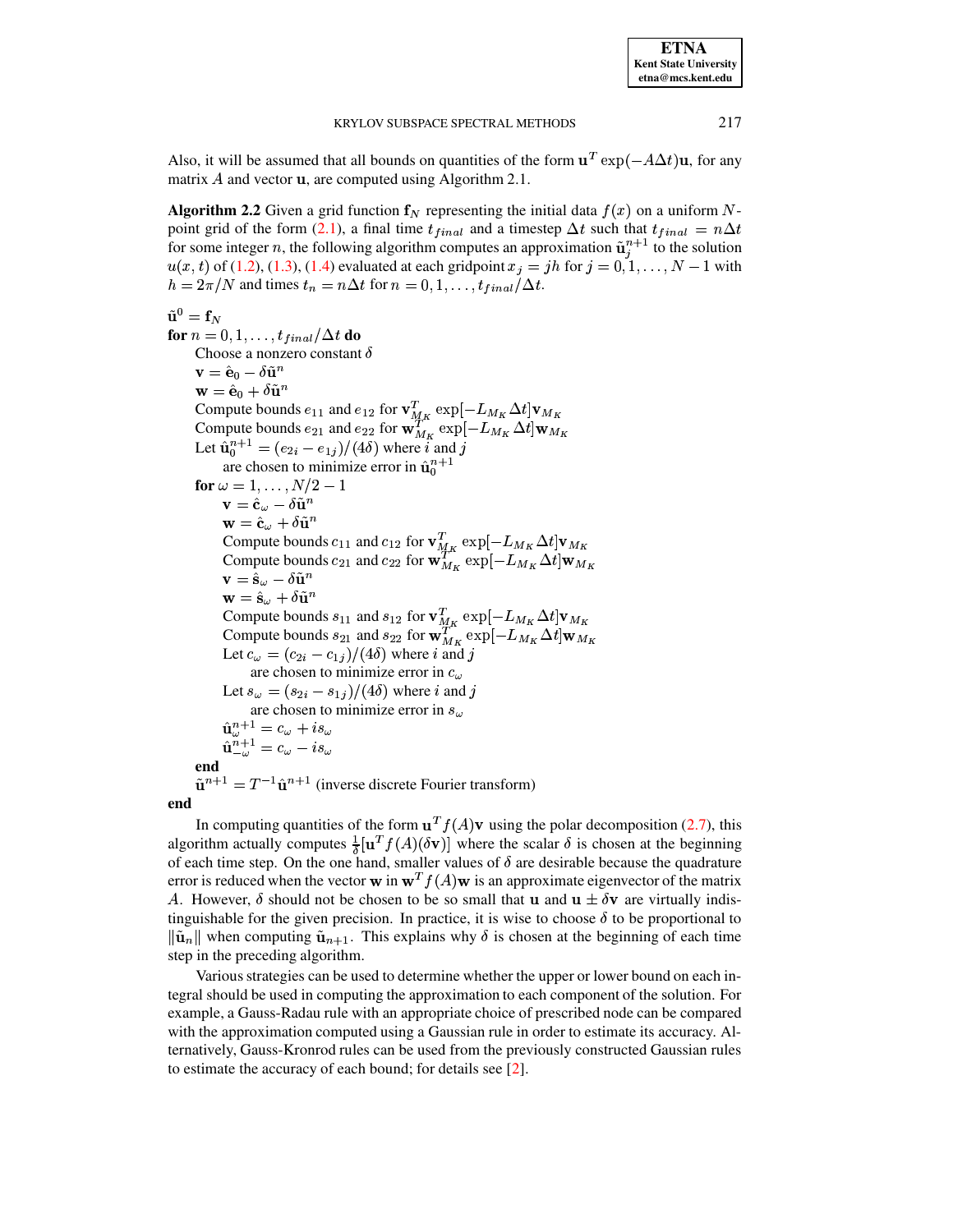2.3. Convergence Analysis. We now prove that Algorithm 2.2 is convergent. The approach is analogous to that used to prove convergence for finite-difference schemes. We will denote by  $S(\Delta t, \Delta x; f)$  the result of applying Algorithm 2.2 to the function  $f(x)$  using a discretization of space and time with uniform spacings  $\Delta x$  and  $\Delta t$ , respectively.

**2.3.1. Consistency.** First, we will prove that the approximate Fourier components of the solution at time  $\Delta t$  computed by Algorithm 2.2, using a K-point Gaussian quadrature rule, converge to the corresponding Fourier components of the exact solution as  $\Delta t \rightarrow 0$  at a rate of  $O(\Delta t^{2K})$ . In order to analyze the quadrature error for the integrand  $f(\lambda) = \exp[-\lambda t]$ , we first need to consider the case  $f(\lambda) = \lambda^{j}$ .

<span id="page-6-0"></span>LEMMA 2.1. Let A be an  $n \times n$  symmetric positive definite matrix. Let **u** and **v** be fixed vectors, and define  $\mathbf{u}_{\delta} = \mathbf{u} + \delta \mathbf{v}$ . For j a positive integer, let  $\tilde{g}_i(\delta)$  be defined by

$$
\tilde{g}_j(\delta) = \frac{1}{2} \mathbf{e}_1^T T_{\delta}^j \mathbf{e}_1 || \mathbf{u}_{\delta} ||_2^2,
$$

where  $T_{\delta}$  is the Jacobi matrix produced by the symmetric Lanczos iteration applied to A with starting vector  $\mathbf{u}_{\delta}$ . Then, for some  $\eta$  satisfying  $0 < \eta < \delta$ ,

(2.8)  
\n
$$
\frac{\tilde{g}_j(\delta) - \tilde{g}_j(-\delta)}{2\delta} = \mathbf{u}^T A^j \mathbf{v} +
$$
\n
$$
\sum_{k=K}^{j-K} \mathbf{e}_1^T \left[ T^k X^T - X^T A^k \right]' \mathbf{r} \mathbf{e}_K^T T^{j-k-1} \mathbf{e}_1 \mathbf{u}^T \mathbf{u} +
$$
\n
$$
\frac{\delta^2}{6} \left[ \sum_{k=K}^{j-K} \mathbf{e}_1^T \left[ T^k \mathbf{X}^T_\delta - X^T_\delta A^k \right]' \mathbf{r}_\delta \mathbf{e}_K^T T^{j-k-1}_\delta \mathbf{e}_1 \mathbf{u}_\delta^T \mathbf{u}_\delta \right]'' \Big|_{\delta=\eta}
$$

Proof. See Appendix A.1.  $\Box$ 

The following corollary summarizes the integrands for which Gaussian quadrature is exact.

COROLLARY 2.2. Under the assumptions of the lemma,

$$
\frac{\tilde{g}_j(\delta) - \tilde{g}_j(-\delta)}{2\delta} = \mathbf{u}^T A^j \mathbf{v},
$$

for  $0 \leq j < 2K$ .

Lemma 2.1 can be used to show consistency of the computed solution with  $e^{-L_N t}$ **f**<sub>N</sub>, but we need to show consistency with the exact solution of the underlying PDE,  $u(x,t)$  =  $e^{-Lt}f(x)$ . Therefore, we need the following result to relate the discrete inner products employed by Algorithm 2.1 to the continuous inner products that describe the frequency components of  $u(x, t)$ . Recall the definition of  $V_N$  from the beginning of Section 2.2.

<span id="page-6-1"></span>LEMMA 2.3. Let  $f \in V_N$  and L be an m-th order differential operator of the form (1.1) such that the coefficients p and q belong to  $V_N$ . Then  $Lf \in V_{2N}$  and

<span id="page-6-2"></span>(2.9) 
$$
\langle \hat{e}_{\omega}, Lf \rangle = \hat{\mathbf{e}}_{\omega}^T L_M \mathbf{f}_M, \quad \omega = -M/2 + 1, \dots, M/2 - 1,
$$

for  $M = 2^j N$ , where j is a positive integer.

Proof. See Appendix A.2.  $\Box$ 

We can now bound the local truncation error in each Fourier component of the computed solution.

THEOREM 2.4. Let L be a self-adjoint m-th order positive definite differential operator with coefficients in  $V_N$ , and let  $f(x) \in V_N$ . Then Algorithm 2.2 is consistent; i.e.

$$
\langle \hat{e}_{\omega}, S(\Delta t, \Delta x; f) - \exp[-L\Delta t] f \rangle = O(\Delta t^{2K}),
$$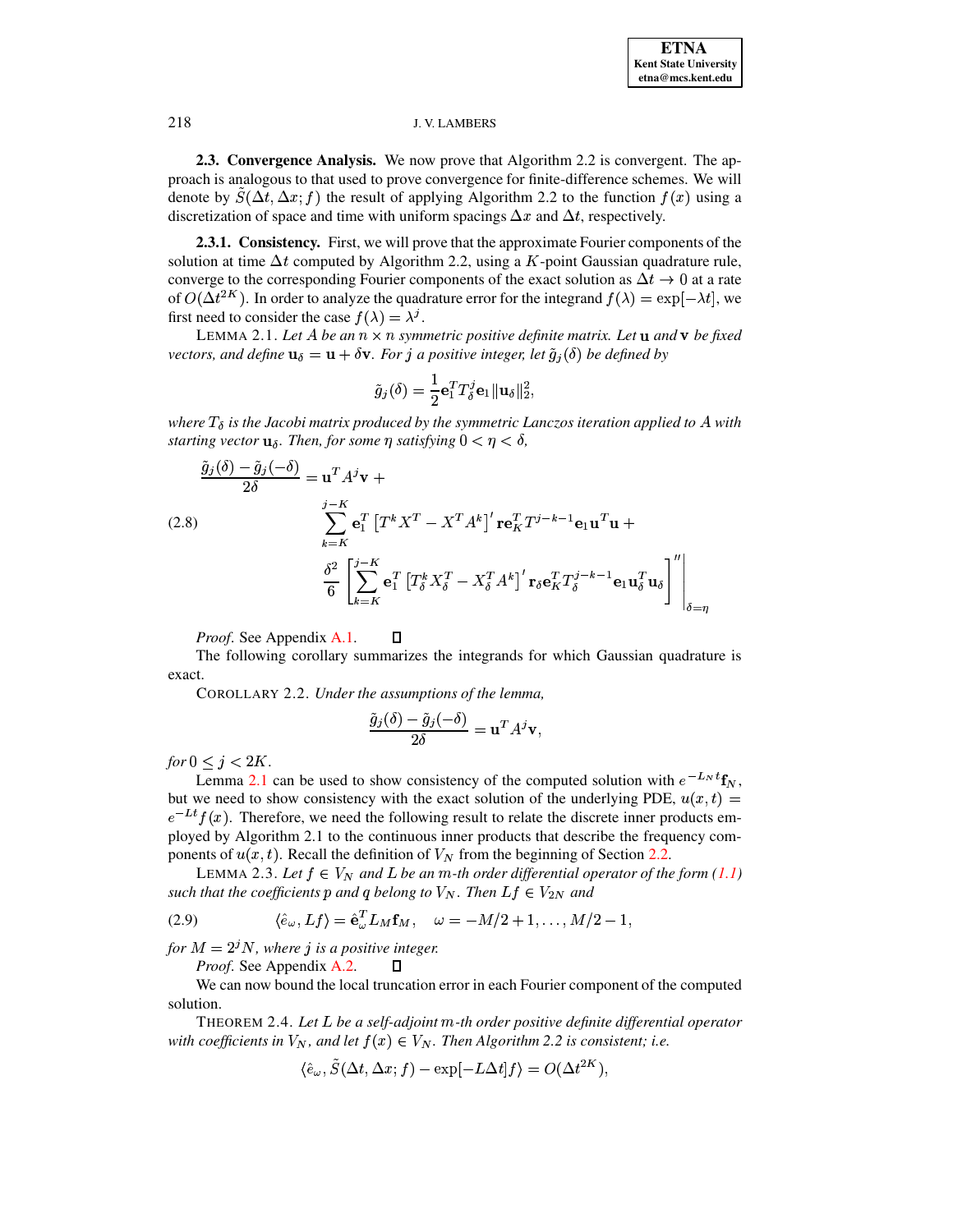for  $\omega = -N/2 + 1, \ldots, N/2 - 1$ .

*Proof.* Let  $\tilde{g}(\delta)$  be the function from Lemma 2.1 with  $A = L_{M_K}$ ,  $\mathbf{u} = \mathbf{c}_{\omega}$  and  $\mathbf{v} = \mathbf{f}$ . Furthermore, denote the entries of  $T_{\delta}$  by

$$
T_{\delta} = \begin{bmatrix} \alpha_1(\delta) & \beta_1(\delta) & & & \\ \beta_1(\delta) & \alpha_2(\delta) & \beta_2(\delta) & & \\ & \ddots & \ddots & \ddots & \\ & & \beta_{K-2}(\delta) & \alpha_{K-1}(\delta) & \beta_{K-1}(\delta) \\ & & & \beta_{K-1}(\delta) & \alpha_K(\delta) \end{bmatrix}
$$

Finally, let  $\beta_0(\delta) = ||\mathbf{u}_{\delta}||_2$  and  $\beta_K(\delta) = ||\mathbf{r}_{\delta}||_2$ . Then, by Lemmas 2.1 and 2.3,

$$
\langle \hat{c}_{\omega}, u(\cdot, \Delta t) \rangle - c_{\omega} = \sum_{j=0}^{\infty} \frac{\Delta t^{j}}{j!} \left\{ \langle \hat{c}_{\omega}, L^{j} f \rangle - \frac{\tilde{g}_{j}(\delta) - \tilde{g}_{j}(-\delta)}{2\delta} \right\}
$$
  
\n
$$
= \sum_{j=0}^{\infty} \frac{\Delta t^{j}}{j!} \left\{ \langle \hat{c}_{\omega}, L^{j} f \rangle - \mathbf{c}_{\omega}^{T} L_{M_{K}}^{j} f + \frac{\sum_{k=K}^{K} \mathbf{c}_{1}^{T} d_{\delta} \left[ T_{\delta}^{k} X_{\delta}^{T} - X_{\delta}^{T} L_{M_{K}}^{k} \right] \Big|_{\delta=0} \mathbf{r} \mathbf{e}_{K}^{T} T^{j-k-1} \mathbf{e}_{1} \right\} + O(\delta \Delta t^{2K})
$$
  
\n
$$
= \frac{\Delta t^{2K}}{(2K)!} \mathbf{e}_{1}^{T} \frac{d}{d\delta} \left[ T_{\delta}^{K} X_{\delta}^{T} - X_{\delta}^{T} L_{M_{K}}^{K} \right] \Big|_{\delta=0} \mathbf{r} \mathbf{e}_{K}^{T} T^{K-1} \mathbf{e}_{1} + O(\delta \Delta t^{2K})
$$
  
\n
$$
= \frac{\Delta t^{2K}}{(2K)!} \mathbf{e}_{1}^{T} \frac{d}{d\delta} \left[ \sum_{j=0}^{K-1} T_{\delta}^{j} \mathbf{e}_{K} \mathbf{r}_{\delta}^{T} L_{M_{K}}^{K-j-1} \right] \Big|_{\delta=0} \mathbf{r} \mathbf{e}_{K}^{T} T^{K-1} \mathbf{e}_{1} + O(\delta \Delta t^{2K})
$$
  
\n
$$
= \frac{\Delta t^{2K}}{(2K)!} \mathbf{e}_{1}^{T} \frac{d}{d\delta} \left[ T_{\delta}^{K-1} \mathbf{e}_{K} \mathbf{r}_{\delta}^{T} \right] \Big|_{\delta=0} \mathbf{r} \mathbf{e}_{K}^{T} T^{K-1} \mathbf{e}_{1} + O(\delta \Delta t^{2K})
$$
  
\n
$$
= \frac{1}{2
$$

A similar argument applies to  $\langle \hat{s}_{\omega}, u(\cdot, \Delta t) \rangle - s_{\omega}$ .

The preceding result indicates that even if low-dimensional Krylov subspaces are used to approximate each component of the solution, high-order temporal accuracy can be obtained.

 $\Box$ 

<span id="page-7-0"></span>On the other hand, it is important to note that the spatial error depends heavily on the smoothness of the coefficients of the operator L, as well as the initial data  $f(x)$ . The following result quantifies the effect of the smoothness of the coefficients.

THEOREM 2.5. Let  $p(x) > 0$  and  $q(x) \ge 0$  belong to  $V_N$ , and let

$$
\bar{p} = \operatorname{Avg} p = \frac{1}{2\pi} \int_0^{2\pi} p(x) \, dx, \quad \bar{q} = \operatorname{Avg} q.
$$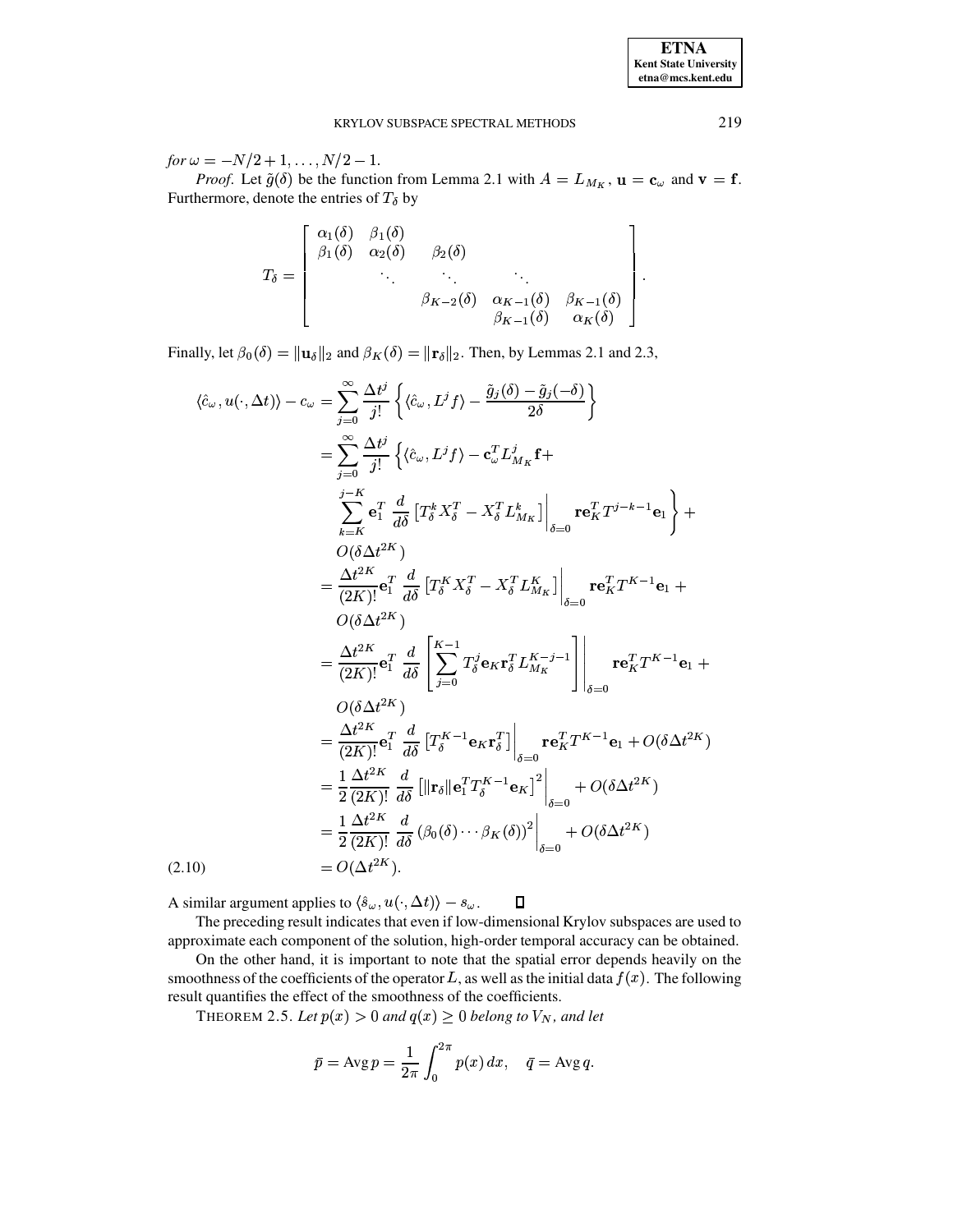Let L be defined as in (1.1), and assume that,  $L = C + V$ , where

 $C = -\bar{p}\partial_{xx} + \bar{q}.$ 

Let  $\phi_{\omega}(x) = \frac{1}{\sqrt{2\pi}}e^{i\omega x}$ , and let  $\tilde{I}_{\omega}(\Delta t)$  be the approximation of

$$
I_{\omega}(\Delta t) = \langle \phi_{\omega}, e^{-L\Delta t} \phi_{\omega} \rangle
$$

computed using Algorithm 2.1 with an N-point grid of the form  $(2.1)$  and K Gaussian quadrature nodes. Then, for  $|\omega| < N/2$ ,

$$
I_{\omega}(\Delta t) - I_{\omega}(\Delta t) = O(\Delta t^{2K} || V_{M_K} ||)
$$

*Proof.* See Appendix A.3.

Note that this result implies that Krylov subspace spectral methods reduce to the Fourier method in the case where  $L$  has constant coefficients.

2.3.2. Stability. We now examine the stability of this time-stepping algorithm. For simplicity, we only consider the case where the  $K = 1$ ; that is, we are using a one-node Gaussian rule for each Fourier component.

THEOREM 2.6. Let the differential operators  $L, C$  and  $V$  be defined as in Theorem 2.5, and let  $f \in V_N$ . Let  $K = 1$  in Algorithm 2.2, and assume that the algorithm uses only the bounds obtained from Algorithm 2.1 by Gaussian quadrature. Then, in the limit as  $\delta \to 0$ , the approximate solution  $\tilde{S}(\Delta t, \Delta x; f)$  to (1.2), (1.3), (1.4) computed by one time step in Algorithm 2.2 is given by

$$
\tilde{S}(\Delta t, \Delta x; f) = e^{-C\Delta t} P_N (I - \Delta t V) f,
$$

where  $P_N$  is the orthogonal projection onto  $V_N$ .

Proof. We use the notation of Algorithm 2.2. First, we note that

 $\Box$ 

<span id="page-8-0"></span>(2.11) 
$$
\lim_{\delta \to 0} c_{\omega} = \frac{1}{2} \frac{d}{d\delta} \left[ (\hat{\mathbf{c}}_{\omega} + \delta \mathbf{u}_n)^T (\hat{\mathbf{c}}_{\omega} + \delta \mathbf{u}_n) \exp[-\Delta t \alpha_{\omega}(\delta)] \right] \Big|_{\delta = 0}
$$

where

<span id="page-8-1"></span>(2.12) 
$$
\alpha_{\omega}(\delta) = \frac{(\hat{\mathbf{c}}_{\omega} + \delta \mathbf{u}_n)^T L_{M_1}(\hat{\mathbf{c}}_{\omega} + \delta \mathbf{u}_n)}{(\hat{\mathbf{c}}_{\omega} + \delta \mathbf{u}_n)^T (\hat{\mathbf{c}}_{\omega} + \delta \mathbf{u}_n)}.
$$

A similar statement applies to  $s_{\omega}$  and  $\hat{\mathbf{u}}_0^{n+1}$ . The result then follows from a von Neumann stability analysis of the approximate solution obtained from the limits of  $c_{\omega}$ ,  $s_{\omega}$  and  $\hat{\mathbf{u}}_0^{n+1}$ as  $\delta \to 0$ , which can be computed by differentiating expressions such as (2.11) and (2.12) analytically. П

Because  $V \equiv 0$  when the operator L has constant coefficients, the preceding theorem indicates that stability is dependent on the variation in the coefficients, not their magnitude, as is the case with explicit finite-difference methods. In fact, it can be shown that, if the coefficients of  $L$  are sufficiently smooth, then Algorithm 2.2, under the assumptions of the theorem, is stable regardless of the time step  $\Delta t$ . Stability will be discussed further in an analysis that will be presented in  $[13]$ .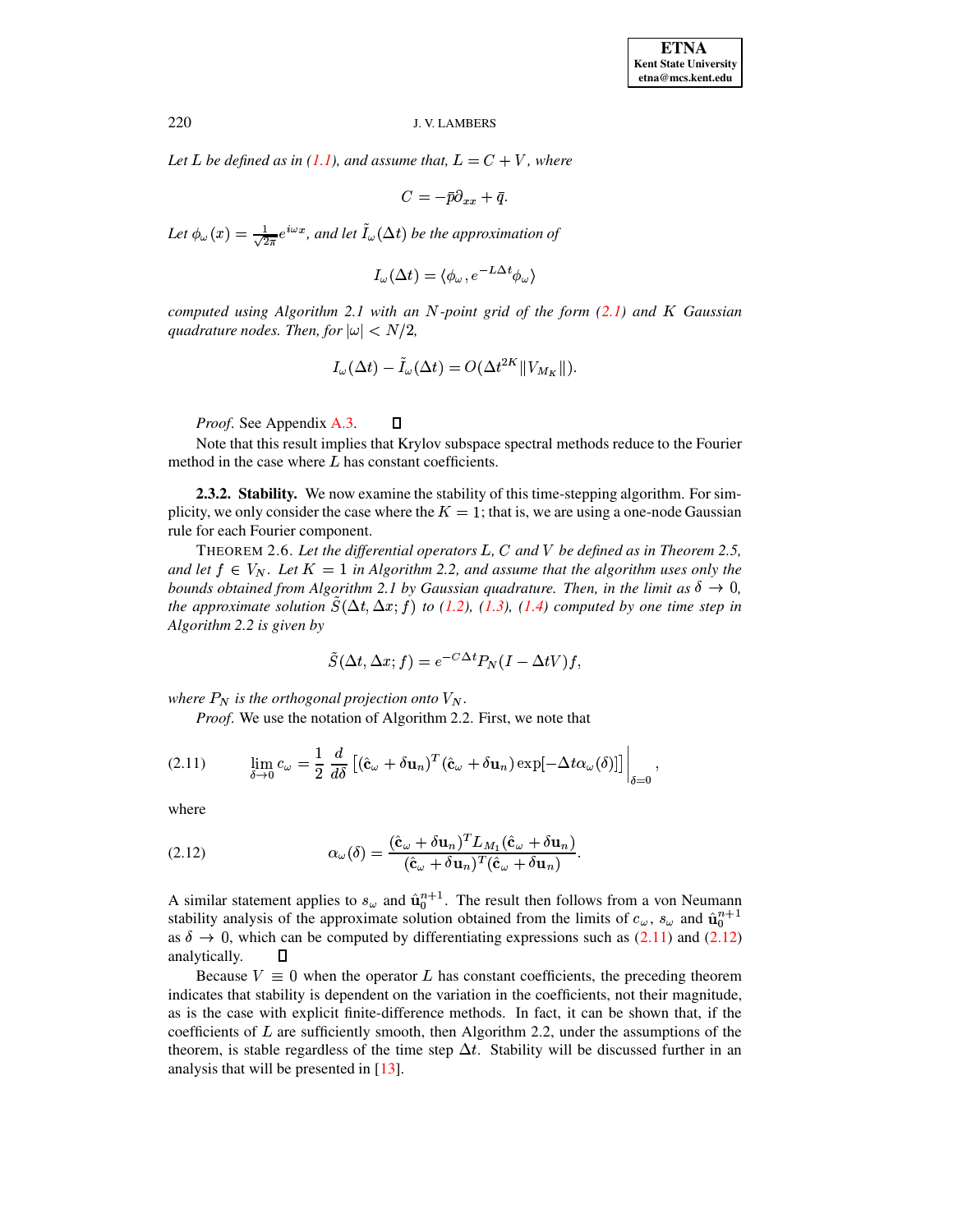| <b>ETNA</b>                  |
|------------------------------|
| <b>Kent State University</b> |
| etna@mcs.kent.edu            |

2.3.3. Convergence. We are now ready to state and prove the principal result of this paper. As with the Lax-Richtmyer Equivalence Theorem for finite-difference methods, the consistency and stability of Algorithm 2.2 can be used to prove that it is also convergent.

THEOREM 2.7. Let  $u(x, t)$  be the solution of (1.2), (1.3), (1.4), where L is a self-adjoint positive definite differential operator with coefficients in  $V_N$  and the initial data  $f(x)$  belongs to  $V_N$ . Let the differential operators C and V be defined as in Theorem 2.5. Furthermore, assume that the Fourier coefficients  $\{\hat{u}(\omega, \Delta t)\}\$  of  $u(x, \Delta t) = \exp[-L\Delta t]f(x)$  satisfy an estimate

$$
|\hat{u}(\omega, \Delta t)| \le \frac{C}{|\omega|^M}, \quad \omega \ne 0, \quad 0 \le \Delta t \le t_{final}, \quad M > 1
$$

Let  $\tilde{u}(x, t_{final})$  be the approximate solution computed by Algorithm 2.2. If

$$
\lim_{\Delta x, \Delta t \to 0} \frac{\Delta x^{M-1}}{\Delta t} = 0, \quad \Delta x = \frac{2\pi}{N}.
$$

and  $\Delta t$  satisfies

<span id="page-9-0"></span>(2.13) 
$$
\|e^{-C\Delta t}P_N(I - \Delta t V)P_N\|_{L^2} < 1,
$$

then Algorithm 2.2, in conjunction with Algorithm 2.1 using  $K = 1$  Gaussian quadrature nodes, is convergent; i.e.

$$
\lim_{\Delta x,\,\Delta t\to 0} \|\tilde{u}(\cdot,t_{final})-u(\cdot,t_{final})\|=0.
$$

*Proof.* Let  $e_n(x) = \tilde{u}(x, t_n) - u(x, t_n)$ . If we choose the parameter  $\delta$  sufficiently small in Algorithm 2.2, then it follows from Theorems 2.4 and 2.6 that

$$
|e_{n+1}|| = ||\tilde{u}(\cdot, t_{n+1}) - u(\cdot, t_{n+1})||
$$
  
\n
$$
= ||\tilde{S}(\Delta t, \Delta x; \tilde{u}(\cdot, t_n)) - \exp[-L\Delta t]u(\cdot, t_n)||
$$
  
\n
$$
\leq ||\tilde{S}(\Delta t, \Delta x; \tilde{u}(\cdot, t_n)) - \tilde{S}(\Delta t, \Delta x; u(\cdot, t_n))|| +
$$
  
\n
$$
||\tilde{S}(\Delta t, \Delta x; u(\cdot, t_n)) - \exp[-L\Delta t]u(\cdot, t_n)||
$$
  
\n
$$
< ||e_n|| + C_1\Delta t^2 + C_2\Delta x^{M-1}
$$

where the constants  $C_1$  and  $C_2$  are independent of  $\Delta x$  and  $\Delta t$ . We conclude that

$$
||e_n|| < n \left( C_1 \Delta t^2 + C_2 \Delta x^{M-1} \right) < \frac{t_{final}}{\Delta t} \left( C_1 \Delta t^2 + C_2 \Delta x^{M-1} \right)
$$

which tends to zero as  $\Delta t$ ,  $\Delta x \rightarrow 0$  under the given assumptions. П

It is important to note that because  $L$  is positive definite, it is always possible to find  $\Delta t > 0$  so that the stability condition (2.13) holds.

**2.4. Practical Implementation.** A companion paper [12] discusses practical implementation of Algorithms 2.1 and 2.2 in detail, but we highlight the main implementation issues here.

**2.4.1. Parameter Selection.** We now discuss how one can select two key parameters in the algorithm: the number of quadrature nodes K and the time step  $\Delta t$ . While it is obviously desirable to use a larger number of quadrature nodes, various difficulties can arise in addition to the expected computational expense of additional Lanczos iterations. As is well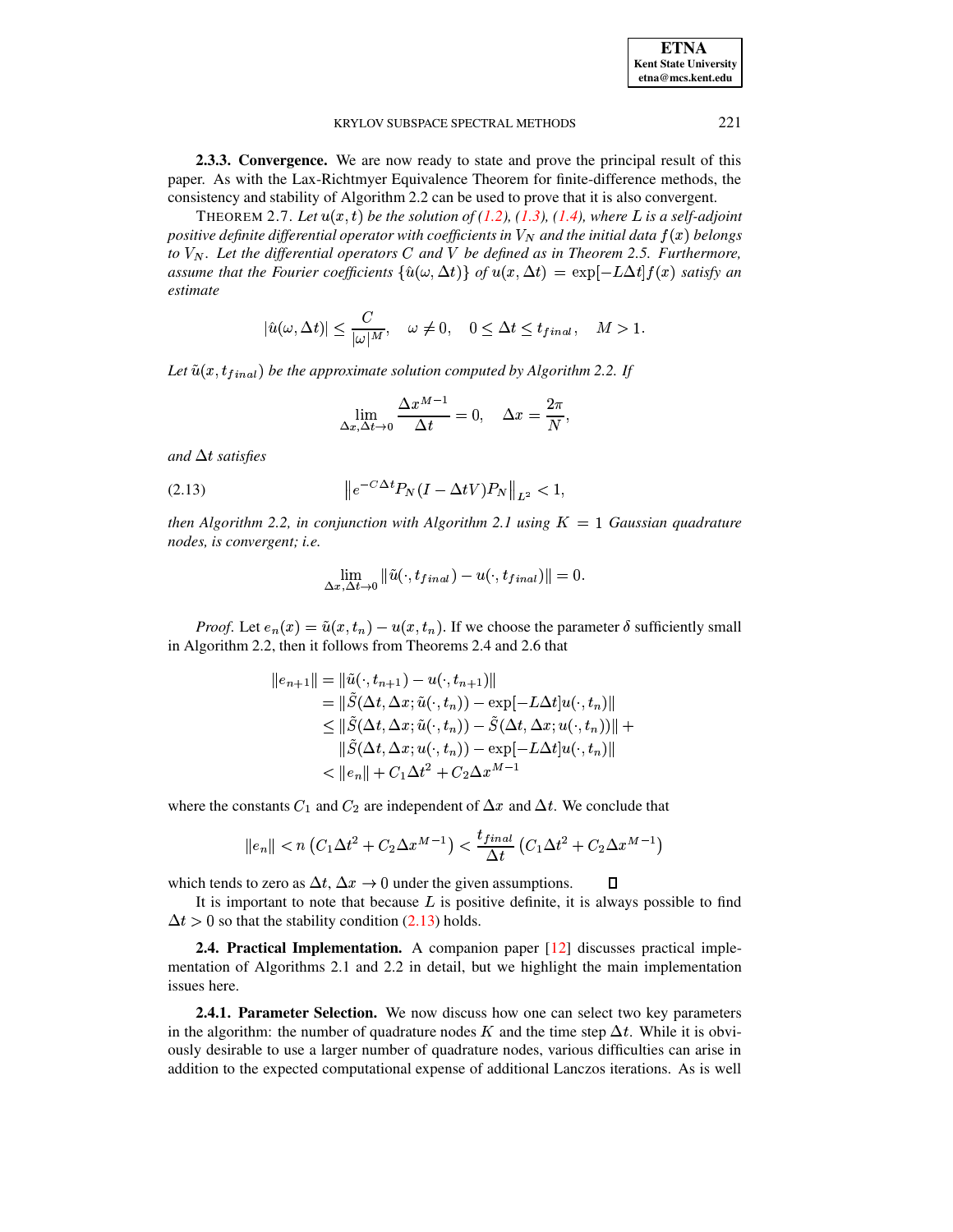known, the Lanczos method suffers from loss of orthogonality of the Lanczos vectors, and this vulnerability increases with the number of iterations since it tends to occur as Ritz pairs converge to eigenpairs (for details see [\[4\]](#page-21-6)).

In order to choose an appropriate time step  $\Delta t$ , one can compute components of the solution using a Gaussian quadrature rule, and then extend the rule to a Gauss-Radau rule and compare the approximations, selecting a smaller  $\Delta t$  if the error is too large relative to the norm of the data. Alternatively, one can use the Gaussian rule to construct a Gauss-Kronrod rule and obtain a second approximation; for details see [\[2\]](#page-21-5). However, it is useful to note that the time step only plays a role in the last stage of the computation of each component of the solution. It follows that one can easily construct a representation of the solution that can be evaluated at *any* time, thus allowing a residual  $\partial u/\partial t + Lu$  to be computed. This aspect of our algorithm is fully exploited in [\[12\]](#page-22-2).

By estimating the error in each component, one can avoid unnecessary construction of quadrature rules. For example, suppose that a timestep  $\Delta t$  has been selected, and the approximate solution  $\tilde{u}(x, \Delta t)$  has been computed using Algorithm 2.2. Before using this approximate solution to construct the quadrature rules for the next time step, we can determine whether the rules constructed using the initial data  $f(x)$  can be used to compute any of the components of  $\tilde{u}(x, 2\Delta t)$  by evaluating the integrand at time  $2\Delta t$  instead of  $\Delta t$ . If so, then there is no need to construct new quadrature rules for these components. This idea is explored further in [\[12\]](#page-22-2).

**2.4.2. Improving Performance.** Theorem 2.6 implies that Algorithm 2.2 yields greater accuracy if the coefficients of  $L$  are smoother. Therefore, it is advisable to use similarity transformations to "precondition"  $L$  so that it more closely resembles a constant-coefficient operator. Some unitary similarity transformations that can be used for this purpose will be discussed in [\[11\]](#page-22-3).

It is easy to see that a straightforward implementation of Algorithm 2.2 is prohibitively expensive, as it employs the Lanczos algorithm  $O(N)$  times per time step, with each application requiring at least  $O(N)$  operations. This complexity can be reduced to  $O(N)$  by exploiting the fact that the matrix  $L<sub>N</sub>$  represents a differential operator, and that the initial vectors can be parametrized using the wave number. A practical implementation of Algorithm 2.2 can be found in  $[12]$ .

The fact that the time step plays a limited role in the computation, and, in particular, is not used to construct the quadrature rules, implies that the computed components can easily be represented as simple continuous functions of  $t$  without using interpolation. The availability of such a representation is exploited in [\[12\]](#page-22-2) to obtain an even more efficient algorithm. This representation can also be differentiated analytically with respect to  $t$ , which is also exploited in [\[12\]](#page-22-2) to construct a straightforward procedure for deferred correction.

<span id="page-10-0"></span>**3. Numerical Results.** In this section we will display numerical results comparing the performance of Krylov subspace spectral methods with that of other numerical methods for problems of the form [\(1.2\)](#page-0-0) as well as for more general problems.

**3.1. Construction of Test Cases.** In many of the following experiments, it is necessary to construct functions of a given smoothness. To that end, we rely on the following result (see [\[7\]](#page-21-1)):

THEOREM 3.1. (GUSTAFSSON, KREISS, OLIGER) Let  $f(x)$  be a  $2\pi$ -periodic function *and assume that its pth derivative is a piecewise*  $C<sup>1</sup>$  *function. Then,* 

(3.1) 
$$
|\hat{f}(\omega)| \leq constant/(|\omega|^{p+1}+1).
$$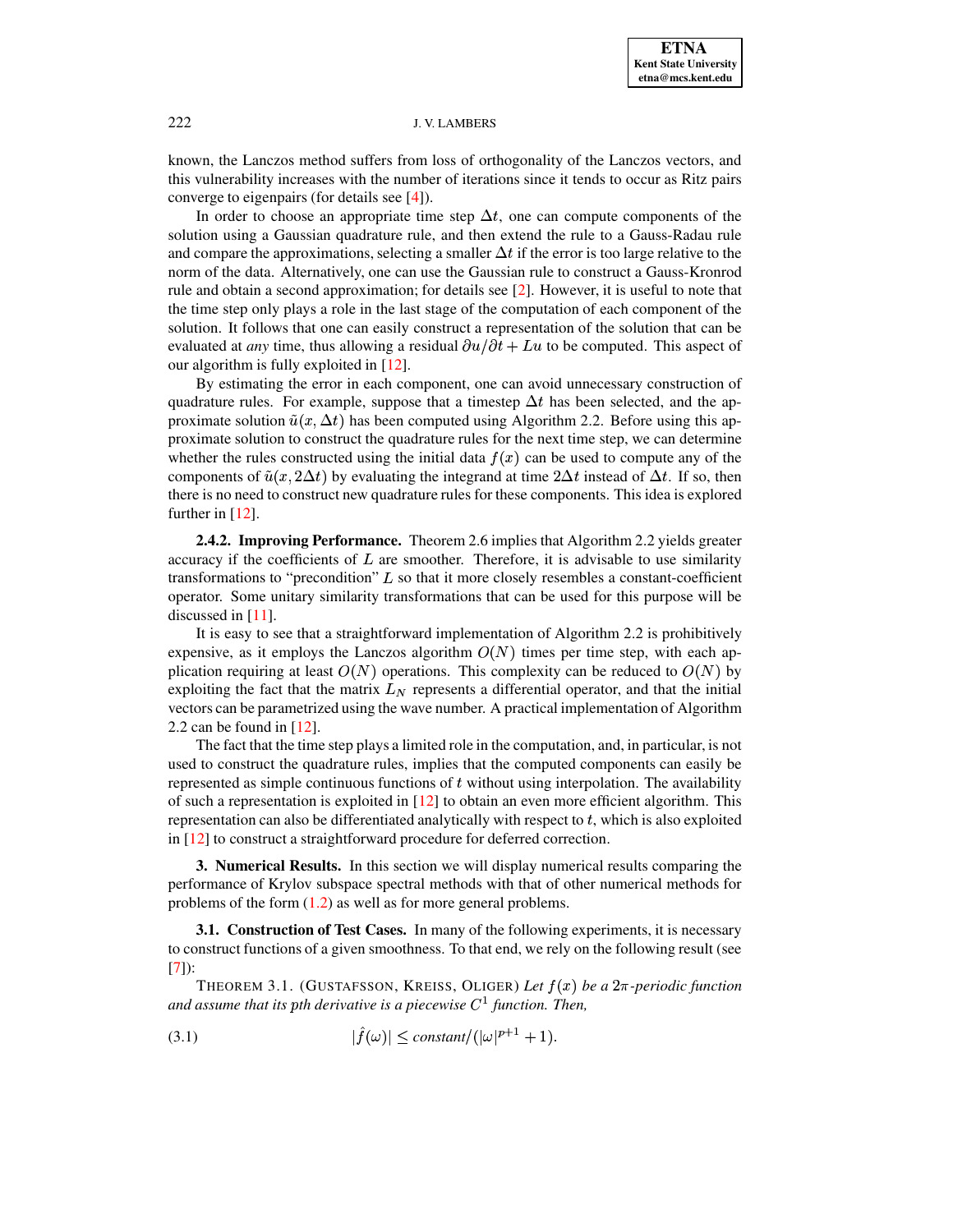Based on this result, the construction of a  $C^{p+1}$  function  $f(x)$  proceeds as follows:

- 1. For each  $\omega = 1, ..., N/2 1$ , choose the discrete Fourier coefficient  $\hat{f}(\omega)$  by setting  $\hat{f}(\omega) = (u + iv)/|\omega^{p+1} + 1|$ , where u and v are random numbers uniformly distributed on the interval  $(0, 1)$ .
- 2. For each  $\omega = 1, \ldots, N/2 1$ , set  $\hat{f}(-\omega) = \overline{\hat{f}(\omega)}$ .
- 3. Set  $\hat{f}(0)$  equal to any real number.
- 4. Set  $f(x) = \frac{1}{\sqrt{2\pi}} \sum_{|\omega| < N/2} \hat{f}(\omega) e^{i\omega x}$ .

In the following test cases, coefficients and initial data are constructed so that their third derivatives are piecewise  $C<sup>1</sup>$ , unless otherwise noted.

We will now introduce some differential operators and functions that will be used in a number of the experiments described in this section. As most of these functions and operators are randomly generated, we will denote by  $R_1, R_2, \ldots$  the sequence of random numbers obtained using MATLAB's random number generator r and after setting the generator to its initial state. These numbers are uniformly distributed on the interval  $(0, 1)$ .

• We will make use of a two-parameter family of functions defined on the interval  $[0, 2\pi]$ . First, we define

$$
f_{j,k}^0(x) = \text{Re}\left\{\sum_{|\omega| < N/2, \omega \neq 0} \hat{f}_j(\omega) (1 + |\omega|)^{k+1} e^{i\omega x} \right\}, \quad j, k = 0, 1, \dots,
$$

where

$$
f_j(\omega) = R_{jN+2(\omega+N/2)-1} + iR_{jN+2(\omega+N/2)}.
$$

The parameter  $j$  indicates how many functions have been generated in this fashion since setting MATLAB's random number generator to its initial state, and the parameter  $k$  indicates how smooth the function is. Figure 3.1 shows selected functions from this collection.

In many cases, it is necessary to ensure that a function is positive or negative, so we define the translation operators  $E^+$  and  $E^-$  by

<span id="page-11-0"></span>(3.2) 
$$
E^+ f(x) = f(x) - \min_{x \in [0, 2\pi]} f(x) + 1,
$$

<span id="page-11-1"></span>(3.3) 
$$
E^- f(x) = f(x) - \max_{x \in [0, 2\pi]} f(x) - 1
$$

• Some experiments will involve the one-parameter family of randomly generated self-adjoint differential operators

$$
L_k=\partial_x\left(E^-f_{0,k}\partial_x\right)+E^+f_{1,k},\quad k=0,1,\ldots.
$$

where the operators  $E^+$  and  $E^-$  were defined in (3.2), (3.3). Many of the experiments described in this section are intended to illustrate the convergence behavior of Algorithm 2.2, with certain variations, on various problems.

3.2. Parabolic Problems. For our first example, we will solve the problem

<span id="page-11-2"></span> $\frac{\partial u}{\partial t}(x,t) + L_3 u(x,t) = 0, \quad 0 < x < 2\pi, \quad t > 0,$  $(3.4)$ 

<span id="page-11-3"></span>(3.5) 
$$
u(x,0) = E^+ f_{0,3}(x), \quad 0 < x < 2\pi,
$$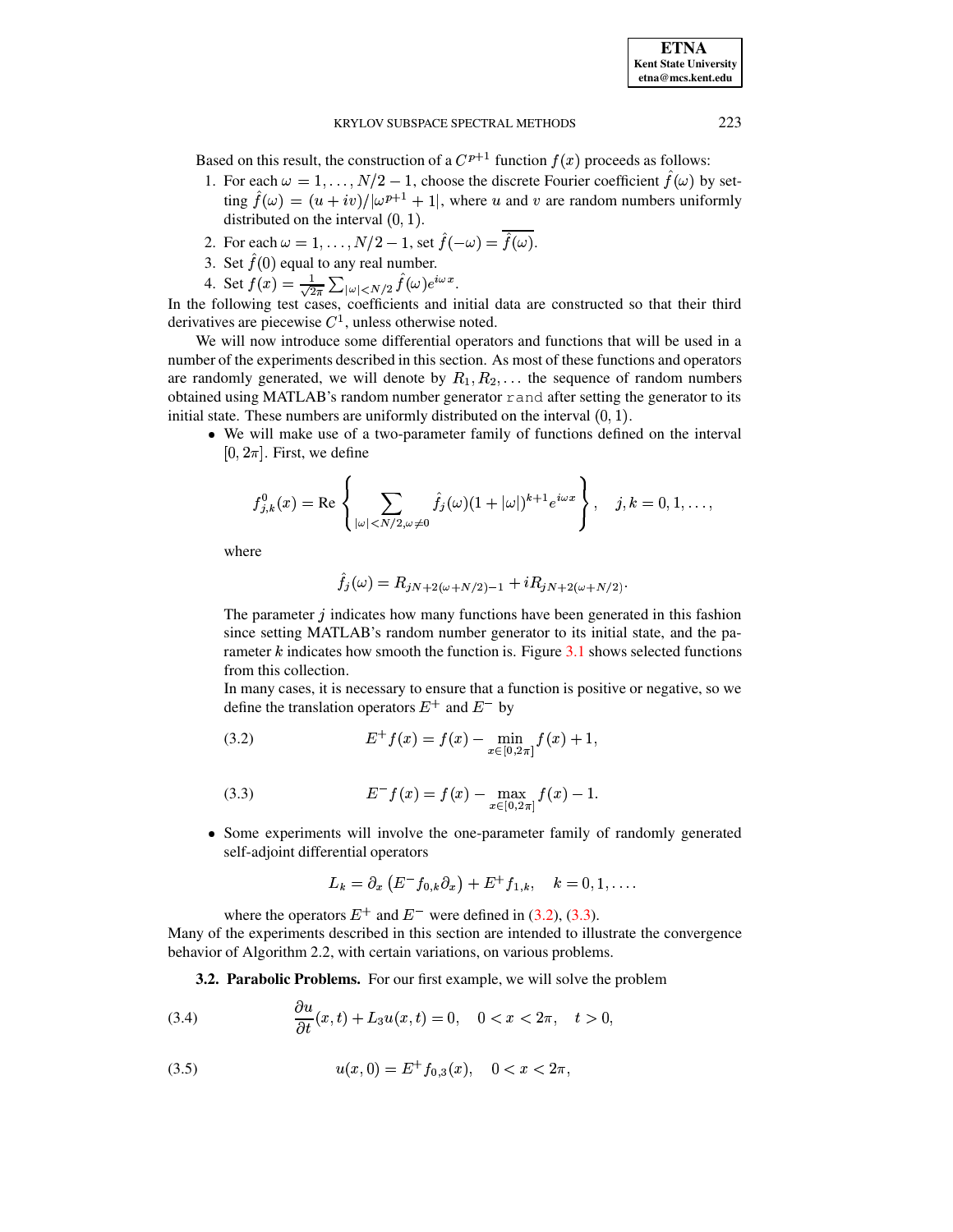

<span id="page-12-1"></span>FIG. 3.1. *Functions from the collection*  $f_{j,k}(x)$ *, for selected values of*  $j$  *and*  $k$ *.* 

<span id="page-12-0"></span>
$$
(3.6) \t\t u(x,t) = u(x+2\pi,t), \t t > 0
$$

using the following methods:

- The Crank-Nicolson method with central differencing
- Algorithm 2.2, with 2 nodes determined by Gaussian quadrature
- Algorithm 2.2, with 2 nodes determined by Gaussian quadrature and one additional prescribed node. The prescribed node is obtained by estimating the smallest eigenvalue of  $L$  using the symmetric Lanczos algorithm.

In all cases,  $N = 64$  gridpoints are used. For  $j = 0, \ldots, 6$ , we compute an approximate solution  $u^{(j)}(x,t)$  at  $t = 1$ , using  $\Delta t = 2^{-j}$ . Figure [3.2](#page-13-0) shows estimates of the relative error in  $u^{(j)}(x, 1)$  for  $j = 0, \ldots, 5$ . Note the significant benefit of the prescribed node in the Gauss-Radau rule.

**3.2.1. Varying Spatial Resolution.** In Figure [3.3](#page-14-0) we illustrate the benefit of using component-specific Krylov subspace approximations. We solve the problem [\(3.4\)](#page-11-2), [\(3.5\)](#page-11-3), [\(3.6\)](#page-12-1) using the following methods:

 $\bullet$  A two-stage, third-order scheme described by Hochbruck and Lubich in [\[8\]](#page-21-3) for solving systems of the form  $y' = Ay + b$ , where, in this case,  $b = 0$  and A is an  $N \times N$ matrix that discretizes the operator  $L_3$ . The scheme involves multiplication of vectors by  $\varphi(\gamma hA)$ , where  $\gamma$  is a parameter (chosen to be  $\frac{1}{2}$ ), h is the step size, and  $\varphi(z) = (e^z - 1)/z$ . The computation of  $\varphi(\gamma hA)$ **v**, for a given vector **v**, is actors by  $\varphi(\gamma hA)$ , where  $\gamma$  is a parameter (chosen to be  $\frac{1}{2}$ ), h is the step size, and complished by applying the Lanczos iteration to  $\overline{A}$  with initial vector  $\bf{v}$  to obtain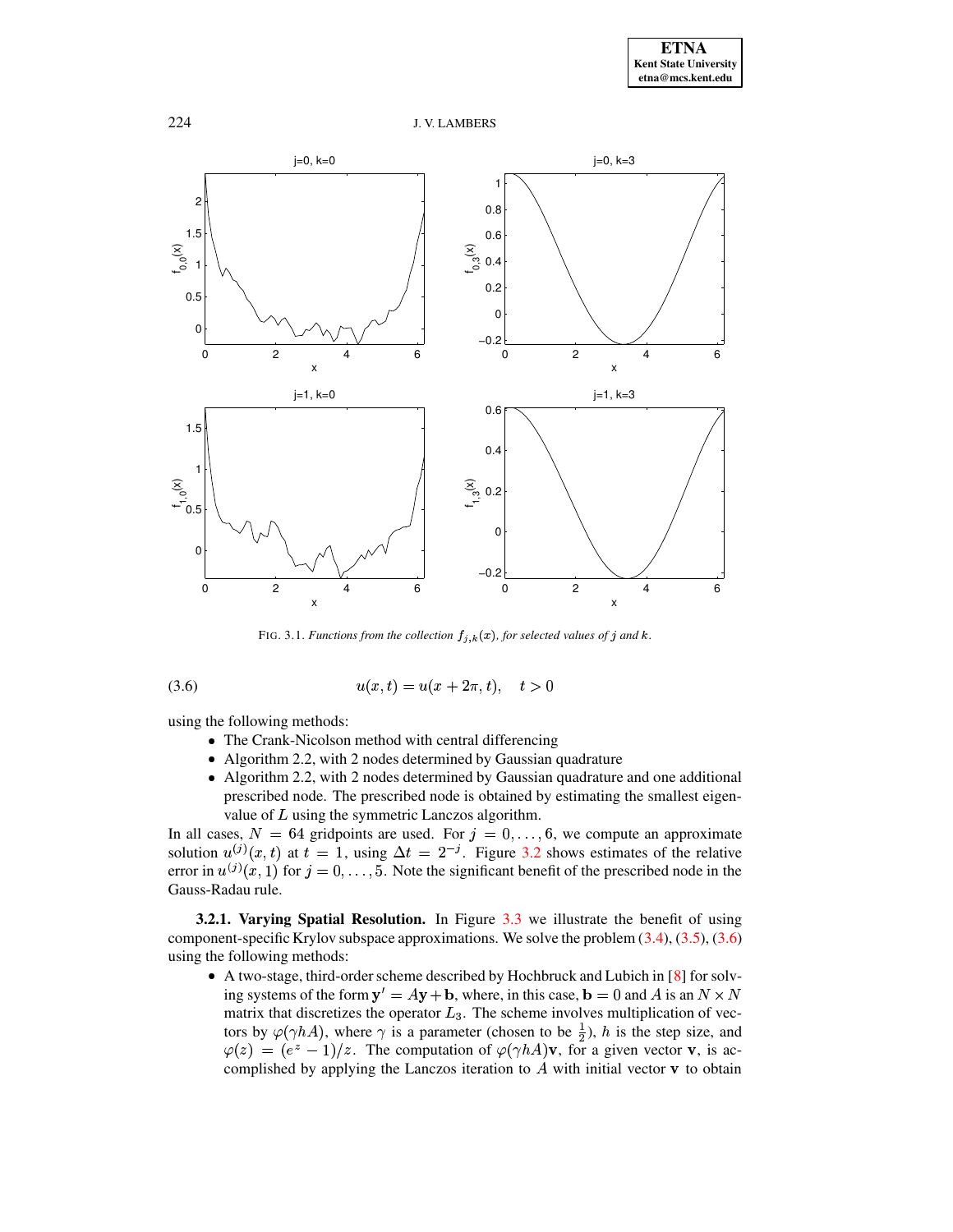

<span id="page-13-0"></span>FIG. 3.2. Estimates of relative error in the computed solution  $\tilde{u}(x, t)$  of [\(3.4\)](#page-11-2), [\(3.5\)](#page-11-3), [\(3.6\)](#page-12-1) at  $t = 1$ . Solutions *are computed using finite differences with Crank-Nicolson (solid curve), Algorithm 2.2 with Gaussian quadrature (dashed curve), and Algorithm 2.2 with Gauss-Radau quadrature (dotted-dashed curve) with various time steps and*  $N = 64$  *grid points.* 

an approximation to  $\varphi(\gamma h A)$  v that belongs to the *m*-dimensional Krylov subspace  $\mathcal{K}(A, \mathbf{v}, m) = \text{span}\{\mathbf{v}, A\mathbf{v}, A^2\mathbf{v}, \dots, A^{m-1}\mathbf{v}\}.$ 

• Algorithm 2.2, with  $m$  nodes determined by Gaussian quadrature and one additional prescribed node. The prescribed node is obtained by estimating the smallest eigenvalue of  $L$  using the symmetric Lanczos algorithm.

We choose  $m = 2$  in both cases, so that both algorithms perform the same number of matrixvector multiplications during each time step. Note that, as  $N$  increases from 64 to 128, there is no impact on the accuracy of Algorithm 2.2; the curves corresponding to this method are virtually indistinguishable. On the other hand, this increase, which results in a stiffer system, reduces the time step at which the method from [\[8\]](#page-21-3) begins to show reasonable accuracy.

This loss of accuracy can be explained by observing that for each component of the solution, a Krylov subspace spectral method implicitly constructs a polynomial  $p(\lambda)$  that interpolates  $e^{-\lambda \Delta t}$  for some  $\Delta t$ . The interpolation points are chosen in order to maximize the degree of a quadrature rule that is used to integrate  $p(\lambda)$  with respect to the *componentdependent measure*  $\alpha(\lambda)$  defined in [\(2.5\)](#page-2-4). It is in this sense that the approximation of each component is optimal for that component.

The method from [\[8\]](#page-21-3) effectively uses the same polynomial approximation of  $e^{-\lambda \Delta t}$  for all components, resulting in a lower degree of accuracy. If the initial data is smooth, then this uniform approximation is still very accurate for computing low-frequency components of the solution, but as  $\overline{N}$  increases, the computed solution includes more (erroneous) high-frequency components.

**3.2.2. Convergence of Derivatives.** Figure [3.4](#page-15-0) shows the accuracy in each frequency component of the computed solution using various methods. This accuracy is measured by computing the relative difference in the first and second derivatives of approximate solutions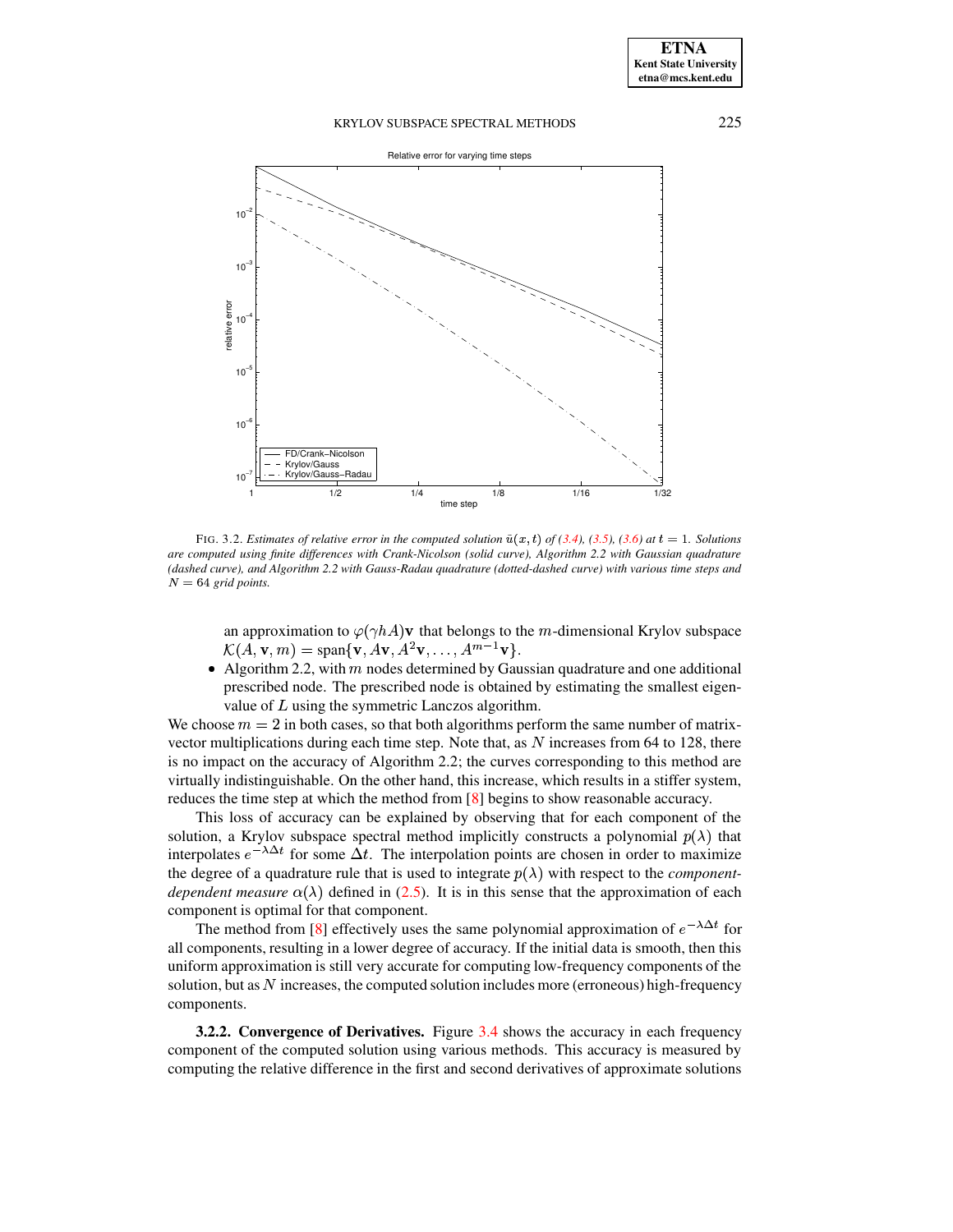

<span id="page-14-0"></span>FIG. 3.3. Estimates of relative error in the computed solution  $\tilde{u}(x,t)$  of [\(3.4\)](#page-11-2), [\(3.5\)](#page-11-3), [\(3.6\)](#page-12-1) at  $t = 1$ . Solutions are computed using the third-order method of Hochbruck and Lubich described in [\[8\]](#page-21-3) using a Krylov subspace of  $d$ *imension*  $m = 3$  (*solid curve*), *and Algorithm* 2.2 *with a* 2-*point Gauss-Radau rule* (*dashed curve*) *with various time steps* and  $N = 64$  *grid points* (*top plot*) *or*  $N = 128$  *grid points* (*bottom plot*).

 $\tilde{\mathbf{u}}_j$  and  $\tilde{\mathbf{u}}_{j-1}$  to the problem [\(3.4\)](#page-11-2), [\(3.5\)](#page-11-3), [\(3.6\)](#page-12-1). Each approximate solution  $\tilde{\mathbf{u}}_j$  is computed using  $\Delta t = 2^{-j}$ , for  $j = 0, \ldots, 6$ , and  $N = 64$  gridpoints. In other words, we are measuring the error in  $\mathbf{u}_i$  using the  $H^1$  and  $H^2$  seminorms (see [\[9\]](#page-21-7)), where

(3.7) 
$$
||u||_{H^r}^2 = \int_0^{2\pi} |u^{(r)}(x)| dx.
$$

The methods used for the comparison are Crank-Nicholson with finite differencing, backward Euler with the Fourier method, and Gauss-Radau quadrature with two Gaussian quadrature nodes. As can easily be seen, Gauss-Radau quadrature provides more rapid convergence for both higher- and lower-frequency components than the other two methods. Gaussian quadrature with no prescribed nodes does not perform as well, since the lower bounds that it yields for each integral are not as sharp as the upper bounds obtained via Gauss-Radau quadrature.

**3.3. Non-Self-Adjoint Problems.** While the development of our algorithm relied on the assumption that  $L$  was self-adjoint, it can be shown that it works quite well in cases where is not self-adjoint. In  $[5]$ , Goodman, Hou and Tadmor study the stability of the unsmoothed Fourier method when applied to the problem

<span id="page-14-1"></span>(3.8) 
$$
\frac{\partial u}{\partial t}(x,t) - \frac{\partial}{\partial x}(\sin(x)u(x,t)) = 0, \quad 0 < x < 2\pi, \quad t > 0,
$$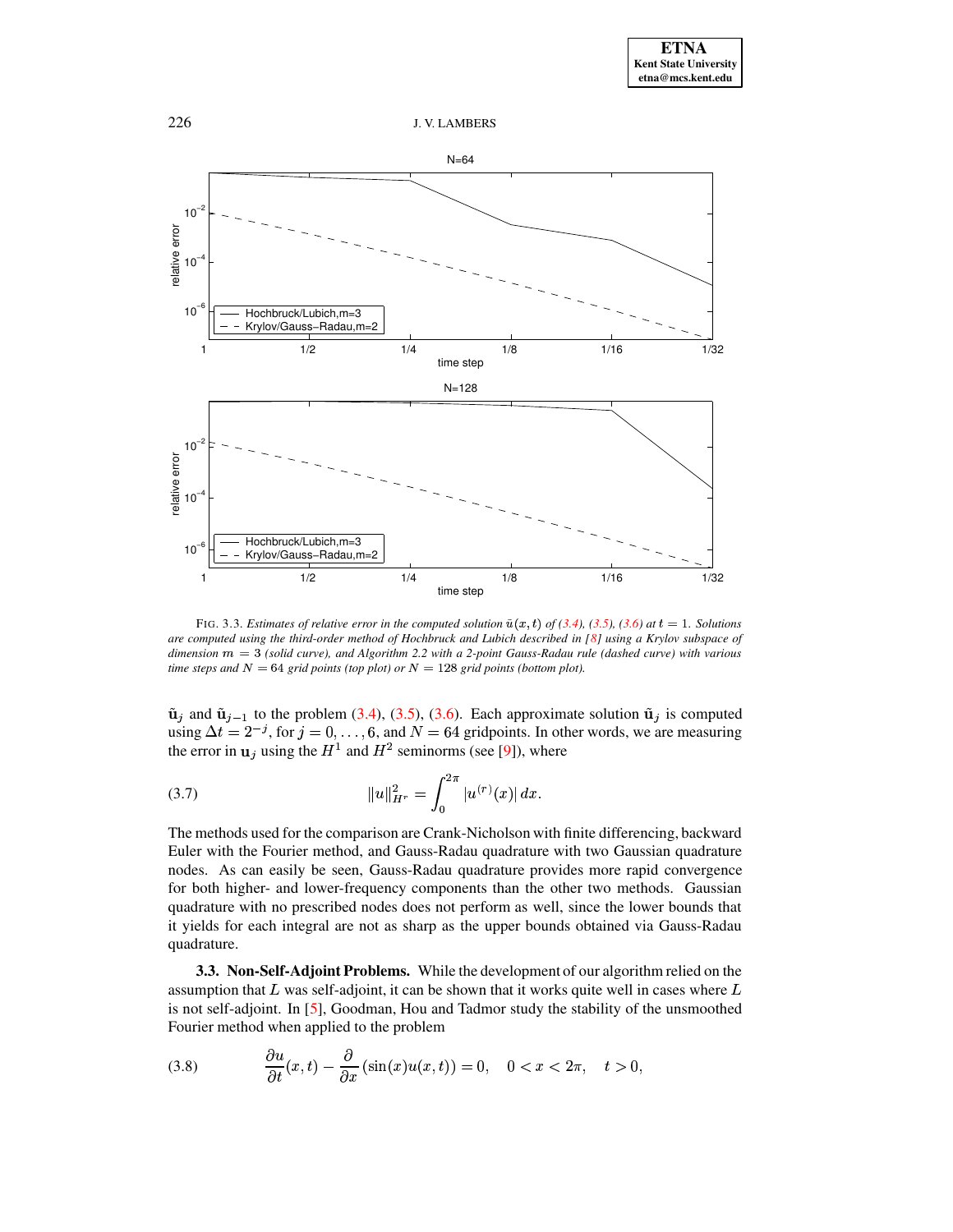

<span id="page-15-0"></span>FIG. 3.4. Relative error estimates in first and second derivatives of approximate solutions to  $(3.4)$ ,  $(3.5)$ ,  $(3.6)$ , *measured using the*  $H^1$  *and*  $H^2$  *seminorms, respectively. In all cases*  $N = 64$  *gridpoints are used.* 

<span id="page-15-1"></span>(3.9) 
$$
u(x, 0) = \frac{1}{\sqrt{2\pi}} \sum_{\omega=-N/2+1}^{N/2-1} e^{i\omega x} i\omega^{-3}, \quad 0 < x < 2\pi,
$$

<span id="page-15-2"></span>(3.10) 
$$
u(x,t) = u(x+2\pi,t), \quad t > 0.
$$

Figure [3.5](#page-17-1) compares the Fourier coefficients obtained using the Fourier method with those obtained using Gauss-Radau quadrature as in Algorithm 2.2. It is easy to see that using Algorithm 2.2 avoids the weak instability exhibited by the unsmoothed Fourier method. As noted in [\[5\]](#page-21-2), this weak instability can be overcome by using a sufficiently large number of gridpoints, or by applying filtering techniques(see [\[1\]](#page-21-0)) to remove high-frequency components that are contaminated by aliasing. Algorithm 2.2, by computing each Fourier component using an approximation to the solution operator that is tailored to that component, provides the benefit of smoothing, without the loss of resolution associated with filtering.

While the theory presented and cited in Section 2 is not applicable to the non-self-adjoint case, a plausible explanation can be given as to why Gaussian quadrature methods can still be employed for such problems. Each component of the solution is computed by approximating quantities of the form

$$
f(\mathbf{u}) = \mathbf{u}^T \exp[-A\Delta t] \mathbf{u},
$$

where **u** is an N-vector A is an  $N \times N$  matrix that may or may not be symmetric. The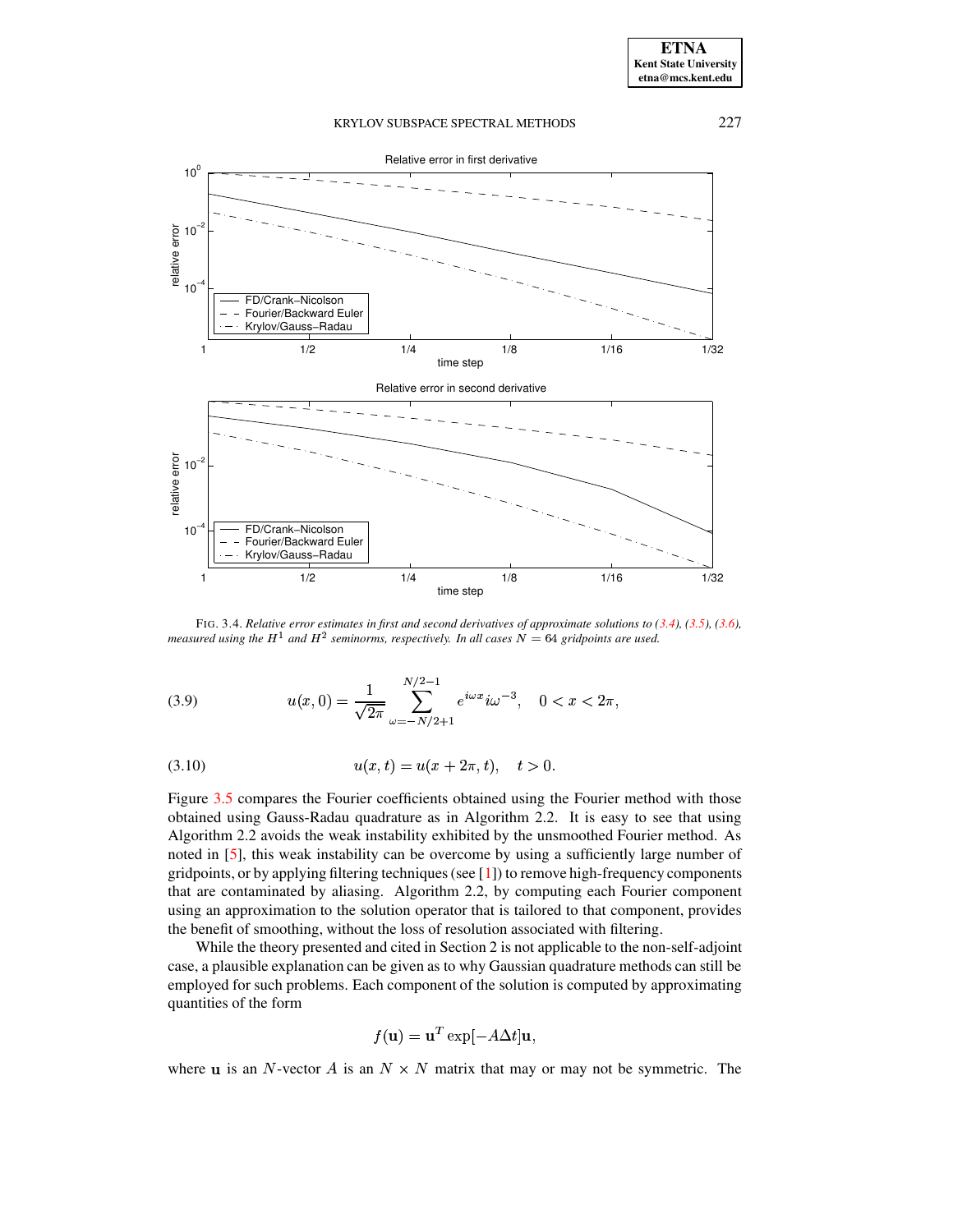## 228 J. V. LAMBERS

approximation  $f(\mathbf{u})$  of  $f(\mathbf{u})$  takes the form

$$
\tilde{f}(\mathbf{u}) = \mathbf{u}^T \left[ \sum_{j=0}^J w_j e^{-\lambda_j \Delta t} A^j \mathbf{u} \right] = \mathbf{u}^T P_J(A) \mathbf{u},
$$

and satisfies

$$
f(\mathbf{u}) - \tilde{f}(\mathbf{u}) = \mathbf{u}^T \left( \sum_{k=2J}^{\infty} (-1)^k \frac{\Delta t^k}{k!} A^k \right) \mathbf{u},
$$

due to the construction of the two sets of Lanczos vectors generated by the unsymmetric Lanczos iteration. In this sense, the high accuracy of Gaussian quadrature generalizes to the non-self-adjoint case. Each quantity  $f(\mathbf{u})$  can be viewed as an Riemann-Stieltjes integral over a contour in the complex plane; the use of Gaussian quadrature to evaluate such integrals is discussed in  $[14]$ .

It should be noted, however, that instability can still occur if the integrals are not computed with sufficient accuracy. Unlike the weak instability that occurs in the Fourier method, the remedy is not to use more gridpoints, but to ensure that the same components are computed with greater accuracy. This can be accomplished by choosing a smaller timestep or increasing the number of quadrature nodes, and both tactics have been successful with  $(3.8)$ , [\(3.9\)](#page-15-1) in practice.

**4. Generalizations.** This paper has focused primarily on the applicability of Krylov subspace spectral methods to the diffusion equation in one space dimension with periodic boundary conditions. However, as illustrated in the previous section, they are well suited to many other categories of problems, which we enumerate here.

- 1. Problems in higher space dimension: In [\[10\]](#page-22-5) numerical results are presented for first-order wave equations and diffusion equations in two space dimensions, as well as discussion on how to use Krylov subspace spectral methods in any number of space dimensions.
- 2. Non-periodic boundary conditions: In [\[6\]](#page-21-8) Krylov subspace spectral methods are applied to a problem with Dirichlet boundary conditions. More general discussion of other boundary conditions is contained in [\[10\]](#page-22-5).
- 3. Second-order wave equations: Problems that contain higher-order derivatives in time, can be solved using Krylov subspace spectral methods very easily, because the computed solutions can be differentiated analytically with respect to time. This is exploited in [\[6\]](#page-21-8) to solve the variable-speed wave equation in one space dimension. Results for two and three dimensions have been obtained and will be presented in an upcoming paper.

**5. Conclusions.** By reconsidering the role of numerical quadrature in Galerkin methods, we have succeeded in developing a class of numerical methods for solving the problem  $(1.2)$ ,  $(1.3)$ ,  $(1.4)$  that overcome some of the difficulties that variable-coefficient problems pose for traditional spectral methods. By using a low-order Krylov subspace approximation of the solution operator for each component instead of a single higher-order Krylov subspace approximation for all components, high-order accuracy and near-unconditional stability is attained.

Future work will be devoted to realizing further benefit by exploiting two key properties of these methods: first, that they are more accurate for problems with smoother coefficients, and second, that the components of the computed solution in the basis of trial functions can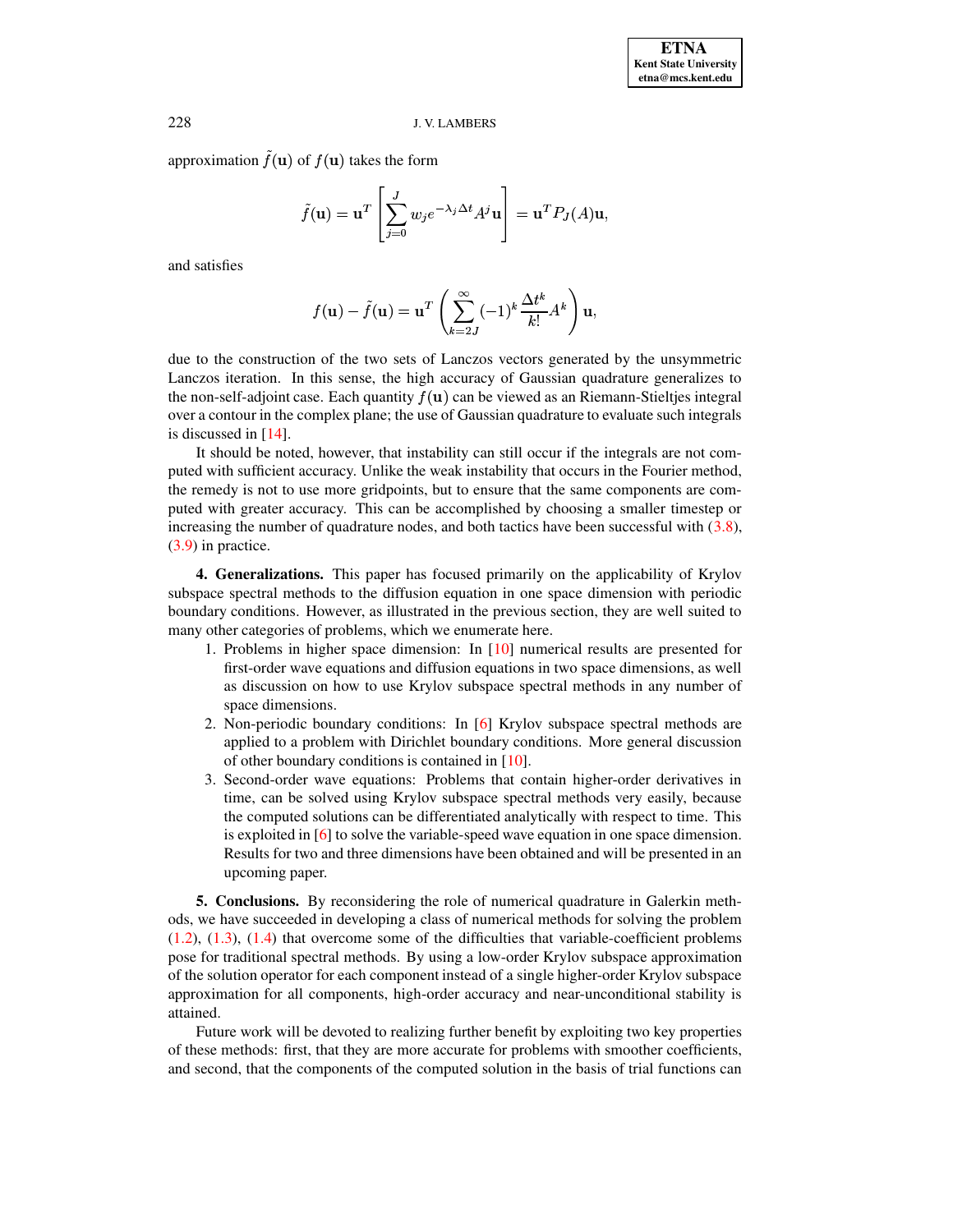# KRYLOV SUBSPACE SPECTRAL METHODS 229 0 5 10 15 20 25 30 −0.4 −0.2 0 0.2 0.4 0.6 0.8 1 Fourier method ξ Im *u*(ξ,5) 0.5 1 1.5 2 Gauss−Radau rule Im *u*(ξ,5)

<span id="page-17-1"></span>FIG. 3.5. *Fourier coefficients of the approximate solution*  $\tilde{u}(x,5)$  *of* [\(3.8\)](#page-14-1), [\(3.9\)](#page-15-1), [\(3.10\)](#page-15-2) *computed using the Fourier* method (top graph) and Algorithm 2.2 with Gauss-Radau quadrature (bottom graph) with  $N = 64$  nodes *and time step*  $\Delta t = 1/32$ .

0 5 10 15 20 25 30

 $rac{15}{5}$ 

be represented as continuous functions of  $t$  that have a reasonably simple structure. One goal is to combine methods for efficiently computing approximate eigenfunctions of  $L$  with Krylov subspace spectral methods to construct a continuous function that represents a highly accurate approximation of the exact solution  $u(x, t)$  over as large a domain in  $(x, t)$ -space as possible, with less computational effort than that which traditional time-marching methods and subsequent interpolation would require. Such an approximation should yield useful insight into the nature of the exact solution as well as that of the eigensystem of  $L$ .

## <span id="page-17-0"></span>**Appendix A. Proofs.**

 $0<sub>0</sub>$ 

**A.1.** Proof of Lemma [2.1.](#page-6-0) From  $X_{\delta}^T X_{\delta} = I$  we obtain

$$
\frac{dT_{\delta}^{j}}{d\delta} = \sum_{k=0}^{j-1} T_{\delta}^{k} \frac{d(X_{\delta}^{T} A X_{\delta})}{d\delta} T_{\delta}^{j-k-1}
$$
\n
$$
= \sum_{k=0}^{j-1} T_{\delta}^{k} [(X_{\delta}^{\prime})^{T} A X_{\delta} + X_{\delta}^{T} A X_{\delta}^{\prime}] T_{\delta}^{j-k-1}
$$
\n
$$
= \sum_{k=0}^{j-1} T_{\delta}^{k} [(X_{\delta}^{\prime})^{T} (X_{\delta} T_{\delta} + \mathbf{r}_{\delta} \mathbf{e}_{K}^{T}) + (\mathbf{e}_{K} \mathbf{r}_{\delta}^{T} + T_{\delta} X_{\delta}^{T}) X_{\delta}^{\prime}] T_{\delta}^{j-k-1}
$$
\n
$$
= (X_{\delta}^{\prime})^{T} X_{\delta} T_{\delta}^{j} + T_{\delta}^{j} X_{\delta}^{T} X_{\delta}^{\prime} +
$$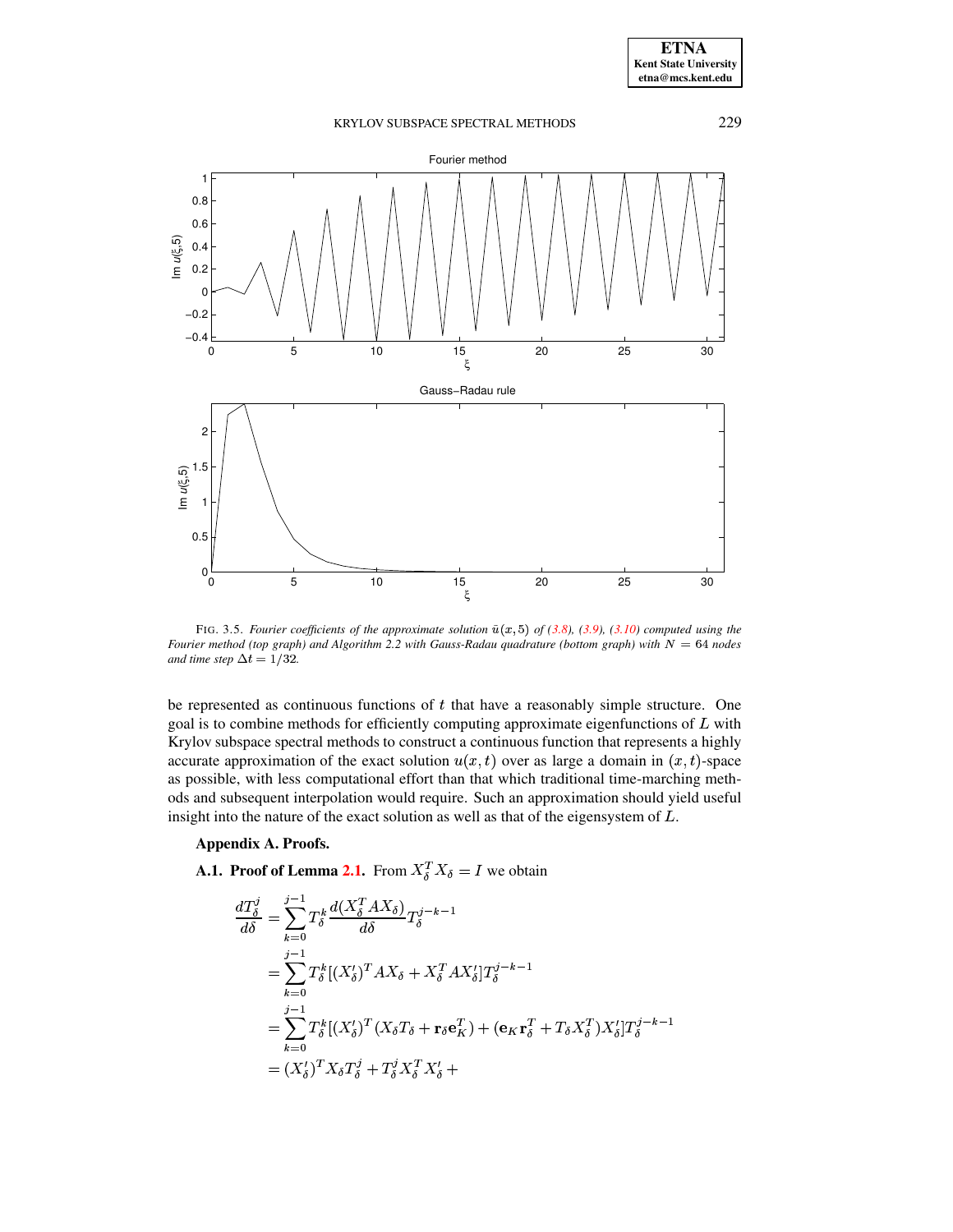$$
\sum_{k=0}^{j-1} T_{\delta}^k (X_{\delta}')^T \mathbf{r}_{\delta} \mathbf{e}_K^T T_{\delta}^{j-k-1} + T_{\delta}^k \mathbf{e}_K \mathbf{r}_{\delta}^T X_{\delta}' T_{\delta}^{j-k-1}.
$$

From symmetry, it follows that

$$
\frac{1}{2}\frac{d}{d\delta}\left(\mathbf{e}_1^T T_{\delta}^j \mathbf{e}_1\right) = \mathbf{e}_1^T (X_{\delta}')^T X_{\delta} T_{\delta}' \mathbf{e}_1 + \sum_{k=0}^{j-1} \mathbf{e}_1^T T_{\delta}^k (X_{\delta}')^T \mathbf{r}_{\delta} \mathbf{e}_K^T T_{\delta}^{j-k-1} \mathbf{e}_1.
$$

From repeated application of the relation  $AX_{\delta} = X_{\delta}T_{\delta} + \mathbf{r}_{\delta}\mathbf{e}_K^T$ , we obtain

$$
A^{j} X_{\delta} = X_{\delta} T_{\delta}^{j} + \sum_{k=0}^{j-1} A^{k} \mathbf{r}_{\delta} \mathbf{e}_{K}^{T} T_{\delta}^{j-k-1},
$$

which yields

$$
\frac{1}{2} \frac{d}{d\delta} \left( \mathbf{e}_{1}^{T} T_{\delta}^{j} \mathbf{e}_{1} \right) = \mathbf{e}_{1}^{T} (X_{\delta}^{\prime})^{T} X_{\delta} T_{\delta}^{j} \mathbf{e}_{1} + \sum_{k=0}^{j-1} \mathbf{e}_{1}^{T} T_{\delta}^{k} (X_{\delta}^{\prime})^{T} \mathbf{r}_{\delta} \mathbf{e}_{K}^{T} T_{\delta}^{j-k-1} \mathbf{e}_{1}
$$
\n
$$
= \mathbf{e}_{1}^{T} (X_{\delta}^{\prime})^{T} A^{j} X_{\delta} \mathbf{e}_{1} + \sum_{k=0}^{j-1} \mathbf{e}_{1}^{T} \left[ T_{\delta}^{k} (X_{\delta}^{\prime})^{T} - (X_{\delta}^{\prime})^{T} A^{k} \right] \mathbf{r}_{\delta} \mathbf{e}_{K}^{T} T_{\delta}^{j-k-1} \mathbf{e}_{1}
$$
\n
$$
= \mathbf{e}_{1}^{T} (X_{\delta}^{\prime})^{T} A^{j} X_{\delta} \mathbf{e}_{1} + \sum_{k=0}^{j-1} \mathbf{e}_{1}^{T} \left[ (T_{\delta}^{k})^{t} X_{\delta}^{T} + T_{\delta}^{k} (X_{\delta}^{\prime})^{T} - (X_{\delta}^{\prime})^{T} A^{k} \right] \mathbf{r}_{\delta} \mathbf{e}_{K}^{T} T_{\delta}^{j-k-1} \mathbf{e}_{1}
$$
\n
$$
= \mathbf{e}_{1}^{T} (X_{\delta}^{\prime})^{T} A^{j} X_{\delta} \mathbf{e}_{1} + \sum_{k=0}^{j-1} \mathbf{e}_{1}^{T} \left[ T_{\delta}^{k} X_{\delta}^{T} - X_{\delta}^{T} A^{k} \right] \mathbf{r}_{\delta} \mathbf{e}_{K}^{T} T_{\delta}^{j-k-1} \mathbf{e}_{1}
$$
\n
$$
= \mathbf{e}_{1}^{T} (X_{\delta}^{\prime})^{T} A^{j} X_{\delta} \mathbf{e}_{1} + \sum_{k=k}^{j-K} \mathbf{e}_{1}^{T} \left[ T_{\delta}^{k} X_{\delta}^{T} -
$$

From the relations

$$
X_{\delta} \mathbf{e}_1 = \frac{\mathbf{u}_{\delta}}{\|\mathbf{u}_{\delta}\|_2}, \quad X'_{\delta} \mathbf{e}_1 = \frac{1}{\|\mathbf{u}_{\delta}\|_2} \left(\mathbf{v} - \frac{\mathbf{u}^T \mathbf{v} + \delta \mathbf{v}^T \mathbf{v}}{\|\mathbf{u}_{\delta}\|_2^2} \mathbf{u}_{\delta}\right),
$$

we obtain

$$
\tilde{g}'_j(\delta) = \frac{1}{2} \left[ \mathbf{e}_1^T \frac{dT_{\delta}^j}{d\delta} \mathbf{e}_1 \|\mathbf{u}_{\delta}\|_2^2 + 2 \mathbf{e}_1^T T_{\delta}^j \mathbf{e}_1 (\mathbf{u}^T \mathbf{v} + \delta \mathbf{v}^T \mathbf{v}) \right]
$$
  
\n
$$
= \mathbf{e}_1^T (X_{\delta}')^T A^j X_{\delta} \mathbf{e}_1 \mathbf{u}_{\delta}^T \mathbf{u}_{\delta} + \sum_{k=K}^{j-K} \mathbf{e}_1^T \left[ T_{\delta}^k X_{\delta}^T - X_{\delta}^T A^k \right]' \mathbf{r}_{\delta} \mathbf{e}_K^T T_{\delta}^{j-k-1} \mathbf{e}_1 \mathbf{u}_{\delta}^T \mathbf{u}_{\delta} + \mathbf{e}_1^T T_{\delta}^j \mathbf{e}_1 (\mathbf{u}^T \mathbf{v} + \delta \mathbf{v}^T \mathbf{v})
$$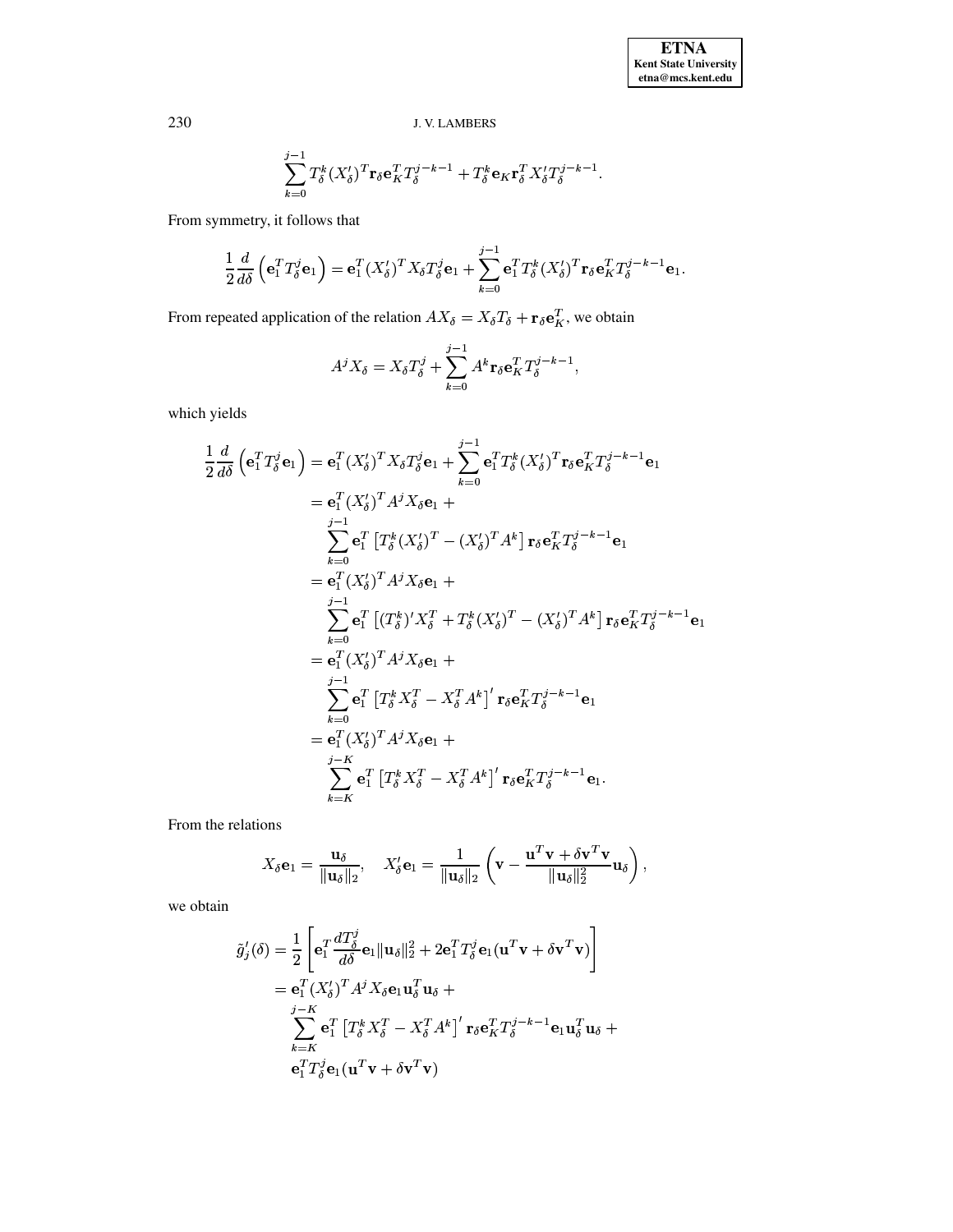**ETNA Kent State University**  $etna@mcs. kent.edu$ 

KRYLOV SUBSPACE SPECTRAL METHODS

$$
= \left(\mathbf{v} - \frac{\mathbf{u}^T \mathbf{v} + \delta \mathbf{v}^T \mathbf{v}}{\mathbf{u}_\delta^T \mathbf{u}_\delta} \mathbf{u}_\delta\right)^T A^j \mathbf{u}_\delta +
$$
  
\n
$$
\sum_{k=K}^{j-K} \mathbf{e}_1^T \left[T_\delta^k X_\delta^T - X_\delta^T A^k\right]^T \mathbf{r}_\delta \mathbf{e}_K^T T_\delta^{j-k-1} \mathbf{e}_1 \mathbf{u}_\delta^T \mathbf{u}_\delta +
$$
  
\n
$$
\mathbf{u}_\delta^T A^j \mathbf{u}_\delta \frac{\mathbf{u}^T \mathbf{v} + \delta \mathbf{v}^T \mathbf{v}}{\mathbf{u}_\delta^T \mathbf{u}_\delta}
$$
  
\n
$$
= \mathbf{u}_\delta^T A^j \mathbf{v} + \sum_{k=K}^{j-K} \mathbf{e}_1^T \left[T_\delta^k X_\delta^T - X_\delta^T A^k\right]^T \mathbf{r}_\delta \mathbf{e}_K^T T_\delta^{j-k-1} \mathbf{e}_1 \mathbf{u}_\delta^T \mathbf{u}_\delta
$$

<span id="page-19-0"></span>The lemma follows immediately from the Taylor expansion of  $\tilde{g}_j(\delta)$ .

A.2. Proof of Lemma 2.3. For convenience, we write

$$
L = \sum_{\alpha=0}^{m} a_{\alpha}(x) \left(\frac{\partial}{\partial x}\right)^{\alpha},
$$

where  $a_2(x) = -p(x)$ ,  $a_1(x) = -p'(x)$ , and  $a_0(x) = q(x)$ . For  $j = 1$ , we have

$$
Lf(x) = \sum_{\alpha=0}^{m} a_{\alpha}(x) \left(\frac{\partial}{\partial x}\right)^{\alpha} f(x)
$$
  
\n
$$
= \sum_{\alpha=0}^{m} \left(\frac{1}{\sqrt{2\pi}} \sum_{\omega=-N/2+1}^{N/2-1} \hat{a}_{\alpha}(\omega) e^{i\omega x}\right) \left(\frac{1}{\sqrt{2\pi}} \sum_{\xi=-N/2+1}^{N/2-1} \hat{f}(\xi) (i\xi)^{\alpha} e^{i\xi x}\right)
$$
  
\n
$$
= \sum_{\alpha=0}^{m} \left\{\frac{1}{\sqrt{2\pi}} \sum_{\omega=-N/2+1}^{N/2-1} \left[\frac{1}{\sqrt{2\pi}} \sum_{\xi=-N/2+1}^{N/2-1} \hat{a}_{\alpha}(\omega) \hat{f}(\xi) (i\xi)^{\alpha} e^{i(\omega+\xi)x}\right]\right\}
$$
  
\n
$$
= \sum_{\alpha=0}^{m} \left\{\frac{1}{\sqrt{2\pi}} \sum_{\omega=-N/2+1}^{N/2-1} \left[\frac{1}{\sqrt{2\pi}} \sum_{\eta=-N+1}^{N-1} \hat{a}_{\alpha}(\omega) \hat{f}(\eta-\omega) (i\xi)^{\alpha} e^{i\eta x}\right]\right\}
$$
  
\n
$$
= \sum_{\alpha=0}^{m} \left\{\frac{1}{\sqrt{2\pi}} \sum_{\eta=-N+1}^{N-1} \frac{1}{\sqrt{2\pi}} \left[\sum_{\omega=-N/2+1}^{N/2-1} \hat{a}_{\alpha}(\omega) \hat{f}(\eta-\omega) (i\xi)^{\alpha}\right] e^{i\eta x}\right\},
$$

thus  $Lf \in V_{2N}$ . Because Fourier interpolation of  $Lf$ , for any degree  $\geq 2N$ , is exact, (2.9) follows.

<span id="page-19-1"></span>**A.3. Proof of Theorem 2.5.** Let the vector  $\hat{\mathbf{e}}_{\omega}$  be a discretization of  $\phi_{\omega}(x) = \frac{1}{\sqrt{2\pi}}e^{i\omega x}$ on a uniform grid of the form  $(2.1)$ ; that is,

$$
[\hat{\mathbf{e}}_{\omega}]_j = \frac{1}{\sqrt{2\pi}} e^{i\omega j h}, \quad j = 0, 1, ..., N - 1.
$$

The approximation  $\tilde{I}_{\omega}(\Delta t)$  of  $I_{\omega}(\Delta t)$  computed by Algorithm 2.1 has the form

$$
\tilde{I}_{\omega}(\Delta t) = \mathbf{e}_1^H e^{-T\Delta t} \mathbf{e}_1
$$

where  $T$  is the  $K \times K$  Jacobi matrix produced by the symmetric Lanczos algorithm applied to the matrix  $L_{M_K}$  defined in (2.2) with initial vector  $\hat{\mathbf{e}}_{\omega}$ . Thus we have

$$
L_{M_K} X = X T + \mathbf{r} \mathbf{e}_K^H, \quad X^H X = I_K, \quad X \mathbf{e}_1 = \hat{\mathbf{e}}_\omega.
$$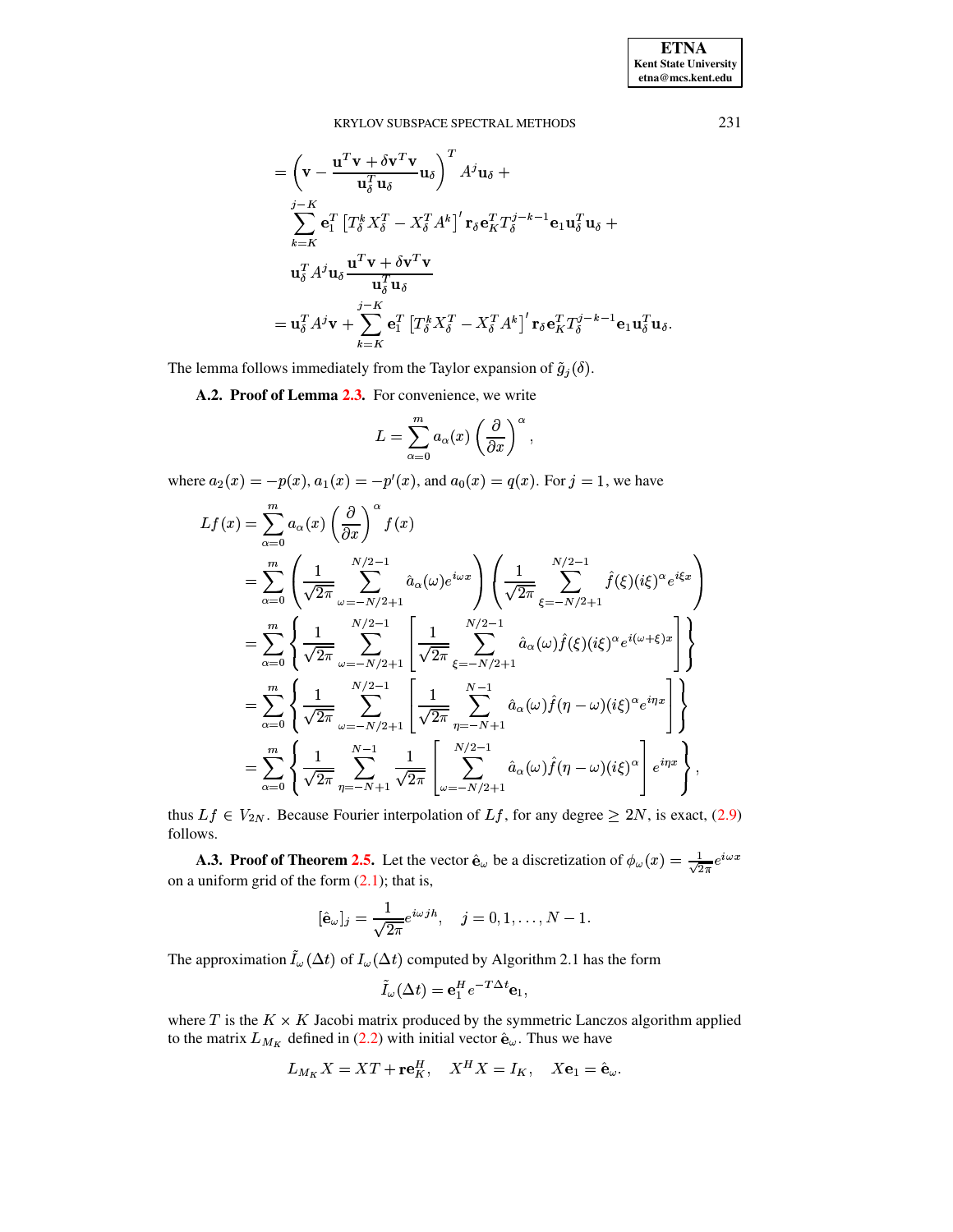We can express the error  $E_\omega(\Delta t)=\langle\phi_\omega,\exp[-L\Delta t]\phi_\omega\rangle-\tilde{I}_\omega(\Delta t)$  as

<span id="page-20-0"></span>
$$
E_{\omega}(\Delta t) = \langle \phi_{\omega}, \exp[-L\Delta t] \phi_{\omega} \rangle - \tilde{I}_{\omega}(\Delta t)
$$
  
\n
$$
= \sum_{j=0}^{\infty} \frac{\Delta t^{j}}{j!} (\langle \phi_{\omega}, L^{j} \phi_{\omega} \rangle - \mathbf{e}_{1}^{H} T^{j} \mathbf{e}_{1})
$$
  
\n
$$
= \sum_{j=0}^{\infty} \frac{\Delta t^{j}}{j!} (\langle \phi_{\omega}, L^{j} \phi_{\omega} \rangle - \hat{\mathbf{e}}_{\omega}^{H} L^{j}_{M_{K}} \hat{\mathbf{e}}_{\omega} + \hat{\mathbf{e}}_{\omega}^{H} L^{j}_{M_{K}} \hat{\mathbf{e}}_{\omega} - \mathbf{e}_{1}^{H} X^{H} X T^{j} \mathbf{e}_{1})
$$
  
\n
$$
= \sum_{j=0}^{\infty} \frac{\Delta t^{j}}{j!} (\langle \phi_{\omega}, L^{j} \phi_{\omega} \rangle - \hat{\mathbf{e}}_{\omega}^{H} L^{j}_{M_{K}} \hat{\mathbf{e}}_{\omega} + \hat{\mathbf{e}}_{\omega}^{H} (L^{j}_{M_{K}} X - X T^{j}) \mathbf{e}_{1})
$$
  
\n
$$
= \sum_{j=0}^{\infty} \frac{\Delta t^{j}}{j!} [\langle \phi_{\omega}, L^{j} \phi_{\omega} \rangle - \hat{\mathbf{e}}_{\omega}^{H} L^{j}_{M_{K}} \hat{\mathbf{e}}_{\omega} + \hat{\mathbf{e}}_{\omega}^{H} \left( \sum_{k=0}^{j-1} L^{k}_{M_{K}} \mathbf{r} \mathbf{e}_{k}^{H} T^{j-k-1} \right) \mathbf{e}_{1}].
$$
  
\n(A.1)

We first consider the expression  $e_K^H T^j e_1$ , where j is a positive integer and  $K > 1$ . Then

$$
\beta_1 = T_{21} = ||V_{M_K} \hat{\mathbf{e}}_\omega||_2
$$

It follows from the fact that  $T$  is tridiagonal, that

$$
|[T^j]_{K1}| \leq \|V_{M_K}\| \|3L_{M_K}\|^{j-1}
$$

and therefore, for  $0 \leq k < j - 1$ ,

$$
|\hat{{\bf e}}^H_\omega L_{M_K}^k {\bf r}[T^{j-k-1}]_{K1}| \le 3^{j-k-2} \|V_{M_K}\| \|L_{M_K}\|^{j+K-2}.
$$

When  $j = k - 1$  and  $K > 1$ , the expression on the left side vanishes. If  $K = 1$ , then  $T = \alpha_1$ and  $\mathbf{r} = V_{M_1} \hat{\mathbf{e}}_{\omega}$ , which yields a similar bound for  $0 \le k \le j - 1$ .

Next, we consider the expression  $E_{\omega,j} = \langle \phi_{\omega}, \overline{L}^j \phi_{\omega} \rangle - \hat{\mathbf{e}}_{\omega}^H L_{M_K}^j \hat{\mathbf{e}}_{\omega}$ , where j is a non-<br>negative integer. By Lemma 2.1,  $E_{\omega,j} = 0$  for  $j \le 2K$ . For  $j > 2K$ , we define  $f_{\omega,\ell}(x) =$  $L^{\ell}\phi_{\omega}(x)$  for any nonnegative integer  $\ell$ . Furthermore, for even positive integers M we define the following operators on the space of continuous functions defined on  $[0, 2\pi]$ :

•  $P_M$  is the orthogonal projection onto  $V_M$ :

$$
P_M f(x) = \frac{1}{\sqrt{2\pi}} \sum_{\omega = -M/2 + 1}^{M/2 - 1} e^{i\omega x} \hat{f}(\omega).
$$

•  $\Pi_M$  is the composition of  $P_M$  and the M-point interpolation operator, using an Mpoint uniform grid of the form  $(2.1)$ :

$$
\Pi_M f(x) = \frac{1}{\sqrt{2\pi}} \sum_{\omega = -M/2+1}^{M/2-1} e^{i\omega x} \left( \frac{h}{\sqrt{2\pi}} \sum_{j=0}^{M-1} e^{-i\omega 2\pi j h} f(jh) \right),
$$

with  $h = \frac{2\pi}{M}$ . Certainly, if  $f \in V_M$ , then  $\Pi_M f = f$ .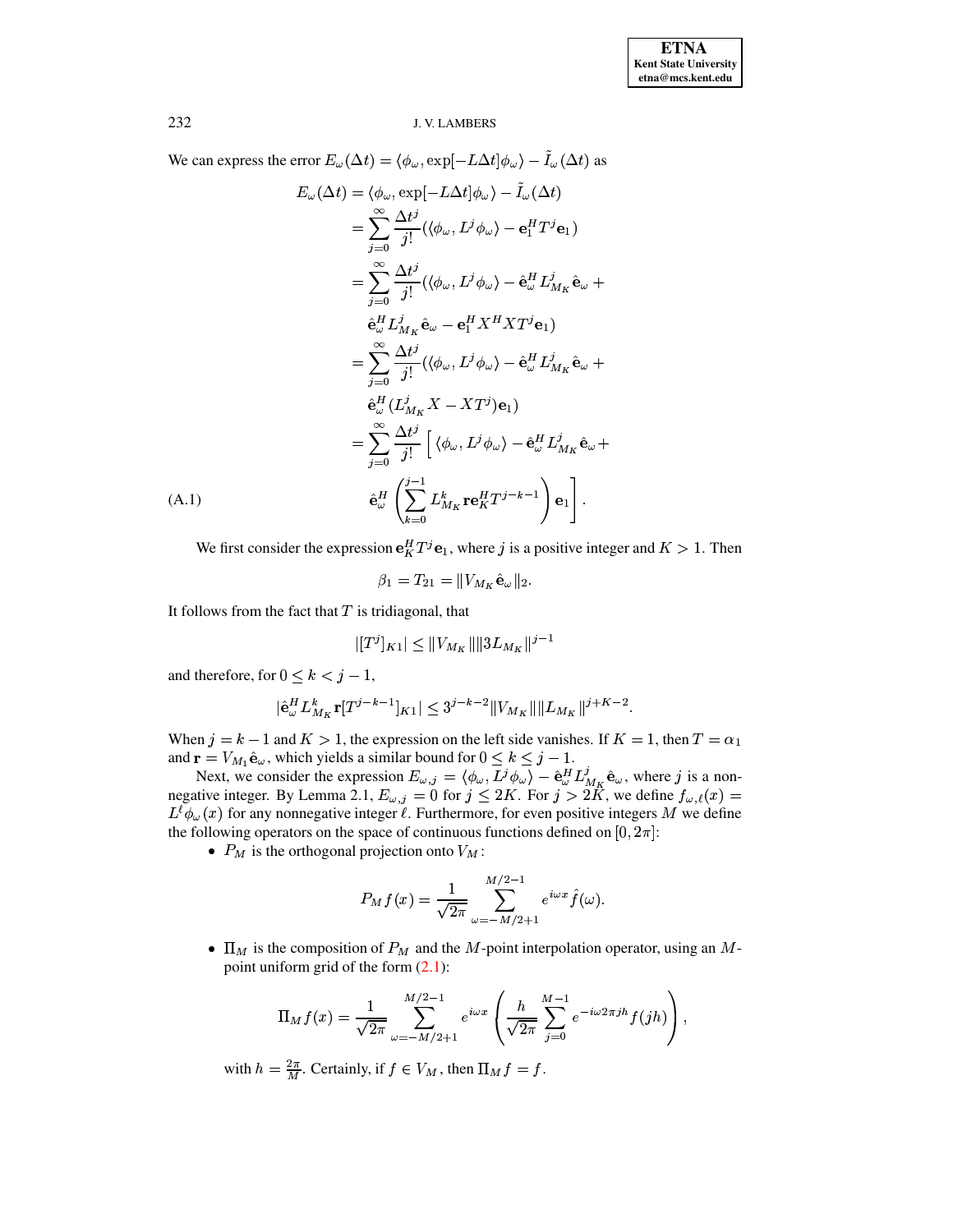Using these definitions, we obtain

$$
E_{\omega,j} = \langle \phi_{\omega}, L^{j} \phi_{\omega} \rangle - \hat{\mathbf{e}}_{\omega}^{H} L_{M_{K}}^{j} \hat{\mathbf{e}}_{\omega}
$$
  
=  $\langle f_{\omega,K}, [L^{j-2K} - (\Pi_{M_{K}} L \Pi_{M_{K}})^{j-2K}] f_{\omega,K} \rangle$   
=  $\langle f_{\omega,K}, [(C+V)L^{j-2K-1} - \Pi_{M_{K}} (C+V) \Pi_{M_{K}} (\Pi_{M_{K}} L \Pi_{M_{K}})^{j-2K-1}] f_{\omega,K} \rangle.$ 

Let  $j = 2K + 1$ . By Lemma 2.1,  $f_{\omega,K} \in V_{M_K}$ , from which it follows that  $C^* f_{\omega,K} \in V_{M_K}$ , and therefore

$$
E_{\omega,2K+1}=\langle f_{\omega,K},[V-\Pi_{M_K}V\Pi_{M_K}]f_{\omega,K}\rangle
$$

from which it follows that

$$
|E_{\omega,2K+1}| \le 2\|V_{M_K}\|\|L_{M_K}\|^{2K}
$$

In general, we have

$$
E_{\omega,j} = \langle f_{\omega,K}, [L^{j-2K} - (\Pi_{M_K} L \Pi_{M_K})^{j-2K}] f_{\omega,K} \rangle
$$
  
\n
$$
= \langle f_{\omega,K}, [C^{j-2K} - (\Pi_{M_K} C \Pi_{M_K})^{j-2K}] f_{\omega,K} \rangle +
$$
  
\n
$$
\langle f_{\omega,K}, [E_{j-2K} - E_{M_K,j-2K}] f_{\omega,K} \rangle
$$
  
\n
$$
= \langle f_{\omega,K}, [E_{j-2K} - E_{M_K,j-2K}] f_{\omega,K} \rangle
$$

where

$$
E_{j-2K} = L^{j-2K} - C^{j-2K},
$$

and

$$
E_{M_K,j-2K} = (\Pi_{M_K} L \Pi_{M_K})^{j-2K} - (\Pi_{M_K} C \Pi_{M_K})^{j-2K}
$$

It follows that, for fixed  $\Delta t$ ,  $E_{\omega}(\Delta t) \rightarrow 0$  linearly with  $||V_{M_K}||$ . By Lemma 2.1, the terms in  $(A.1)$  that are of order  $\langle 2K \rangle$  in  $\Delta t$  vanish, which completes the proof.

#### **REFERENCES**

- <span id="page-21-0"></span>[1] J. P. BOYD, Chebyshev and Fourier Spectral Methods, 2nd edition, Dover Publications, Inc., Mineola, NY, 2001.
- <span id="page-21-5"></span>[2] D. CALVETTI, G. H. GOLUB, W. B. GRAGG, AND L. REICHEL, Computation of Gauss-Kronrod quadrature rules, Math. Comp., 69 (2000), pp. 1035-1052.
- <span id="page-21-4"></span>[3] G. H. GOLUB AND C. MEURANT, Matrices, Moments and Quadrature, in Proceedings of the 15th Dundee Conference, June-July 1993, D. F. Griffiths and G. A. Watson (eds.), Longman Scientific & Technical, 1994.
- <span id="page-21-6"></span>[4] G. H. GOLUB AND C. F. VAN LOAN, Matrix Computations, 3rd edition, Johns Hopkins University Press, 1996.
- <span id="page-21-2"></span>[5] J. GOODMAN, T. HOU, AND E. TADMOR, On the stability of the unsmoothed Fourier method for hyperbolic equations, Numer. Math., 67 (1994), pp. 93-129.
- <span id="page-21-8"></span>[6] P. GUIDOTTI, J. V. LAMBERS, AND K. SØLNA, Analysis of Wave Propagation in 1D Inhomogeneous Media, to appear in Numer. Funct. Anal. Optim., 2005.
- <span id="page-21-1"></span>[7] B. GUSTAFSSON, H.-O. KREISS, AND J. OLIGER, Time-Dependent Problems and Difference Methods, Wiley, New York, 1995.
- <span id="page-21-3"></span>[8] M. HOCHBRUCK AND C. LUBICH, On Krylov Subspace Approximations to the Matrix Exponential Operator, SIAM J. Numer. Anal., 34 (1996), pp. 1911-1925.
- <span id="page-21-7"></span>[9] C. JOHNSON, Numerical solutions of partial differential equations by the finite element method, Cambridge University Press, 1987.